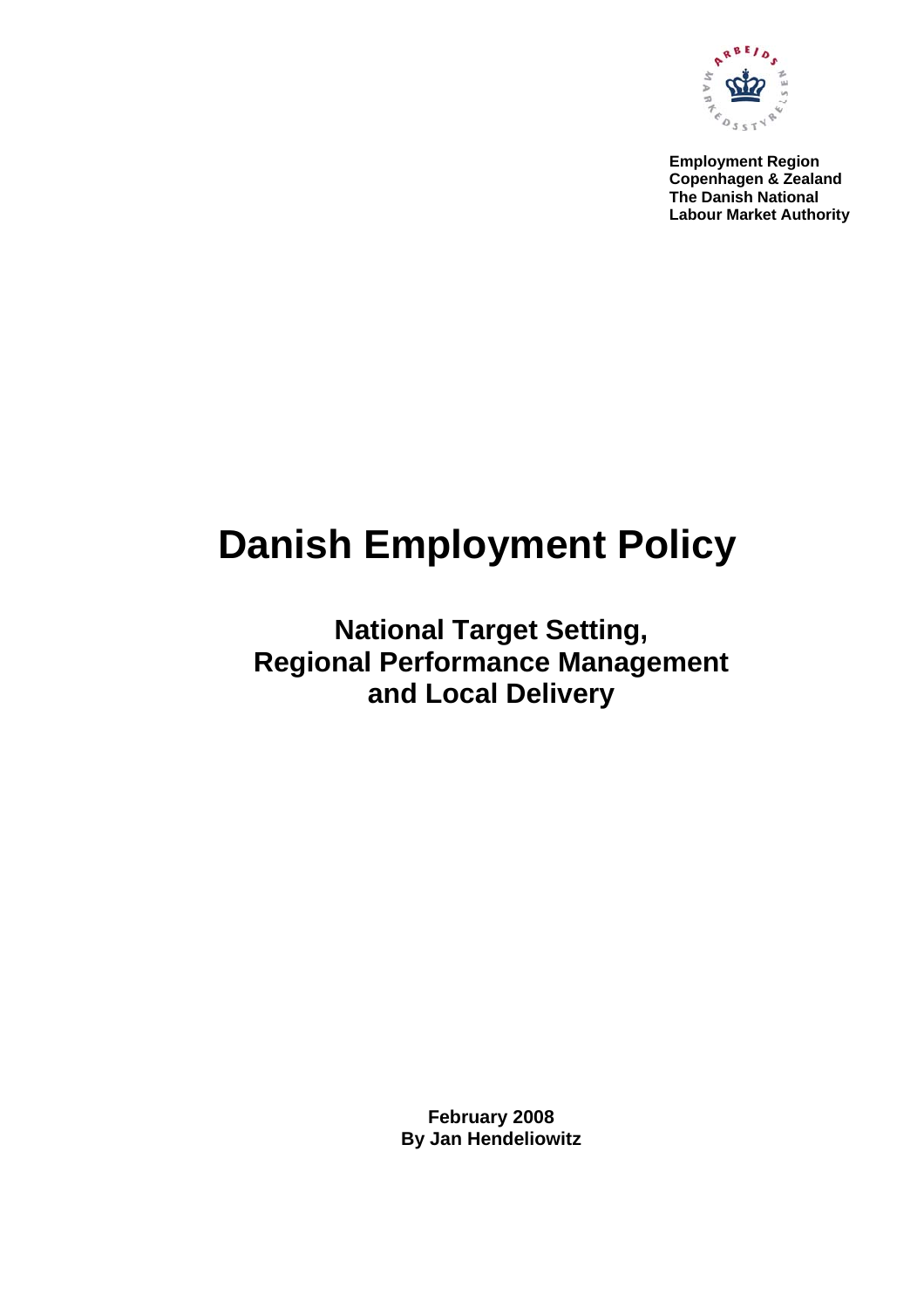# **Table of Contents**



Employment Region Copenhagen & Zealand The Danish National Labour Market Authority Universitetsvej 2 DK 4000 Roskilde Tel +45 7222 3400 Email: brhs@ams.dk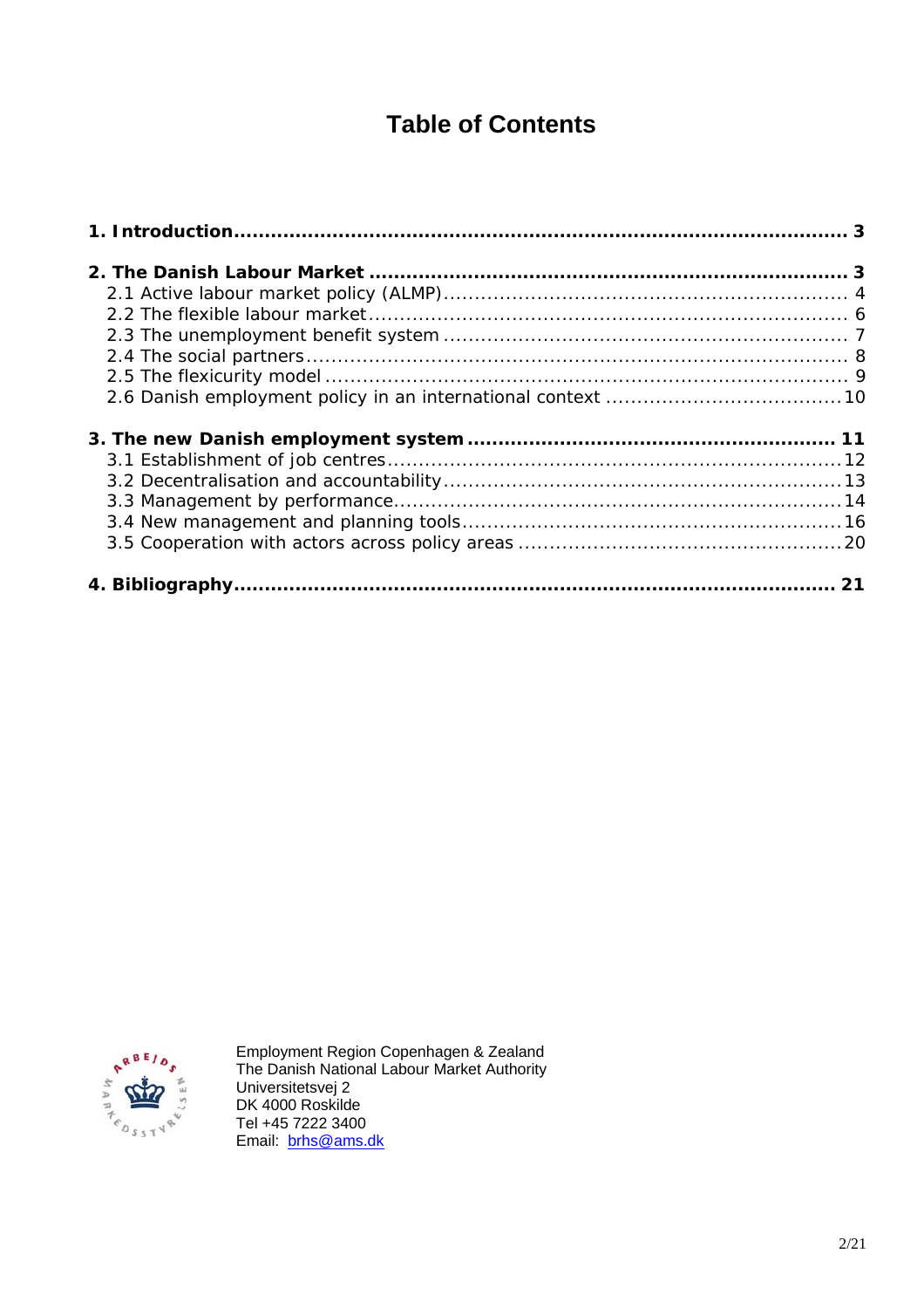# **1. Introduction**

In the course of the past decade, Danish labour market policy has evolved in the context of favourable international economic trends, demand-driven macroeconomic management and a political approach to employment policy that have come together to produce considerable results.

At a time when large areas of Europe were experiencing persistently high unemployment, Denmark managed to reduce its unemployment to a level which is among the lowest in Europe. At the same time the employment rate rose steadily. There is a general consensus that the Danish labour market model, which is often called the 'flexicurity model', is a principal factor in the notable outcomes achieved.

This paper provides an insight into the Danish labour market model and the political approach adopted towards it. The first part of the paper describes the four main elements of the Danish labour market model:

- 1) Active labour market policies
- 2) High degree of job mobility due to limited employment protection legislation
- 3) Generous system of unemployment benefits
- 4) The social partners' role in the labour market policies.

The second part of the paper focuses on the institutional set-up connected with Denmark's labour market policy, which underwent a structural reform in 2007. The reform has produced major changes not only in the institutional set-up but in the structure and division of responsibilities between the state, municipalities and social partners, along with more decentralised planning of the employment effort. The reform also introduced a greater degree of central performance and target management that focuses on the effects and outcomes of the efforts made to help the unemployed back into employment, rather than on the activities undertaken.

# **2. The Danish Labour Market**

In recent years the Danish economy has been characterised by high growth, increasing employment and a sharp decline in unemployment. From a peak of 12.4 per cent in 1993, the rate of unemployment has gradually declined to 2.4 per cent of the workforce in 2007, corresponding to 66,000 persons<sup>1</sup>. This is the lowest level in more than 30 years and also one of the lowest in Europe.

| Box 1: Facts about Denmark 2007                |             |  |  |  |
|------------------------------------------------|-------------|--|--|--|
| Total population                               | 5.5 million |  |  |  |
| Workforce                                      | 2.8 million |  |  |  |
| Employed people                                | 2.7 million |  |  |  |
| Employment rate                                | 73.6%       |  |  |  |
| Unemployment rate                              | 2.4%        |  |  |  |
| Youth unemployment                             | 2.0%        |  |  |  |
| Source: www.jobindsats.dk (Statistics Denmark) |             |  |  |  |

As Figure 1 shows, the trend from 1997 onwards is characterized not only by a reduction in unemployment but also by an increase in employment. From 1996 to 2006 the employment rate rose from 71.5 percent to 73.6 per cent<sup>2</sup>. One significant reason for the high Danish employment rate is the fact that 70.2 per cent of women are working; the corresponding figure for men is 76.9 per cent. This outcome is the result of a change which started in the 1960s, when more women began to enter the labour market and an extensive childcare system started to get established<sup>3</sup>.

<sup>&</sup>lt;sup>1</sup> Source: Statistics Denmark, the official website for statistical data on Danish society.

<sup>&</sup>lt;sup>2</sup> Source: Statistics Denmark. Employment rate defined as percentage of total population aged 15-64 who are in work.

<sup>3</sup> Sørensen 2006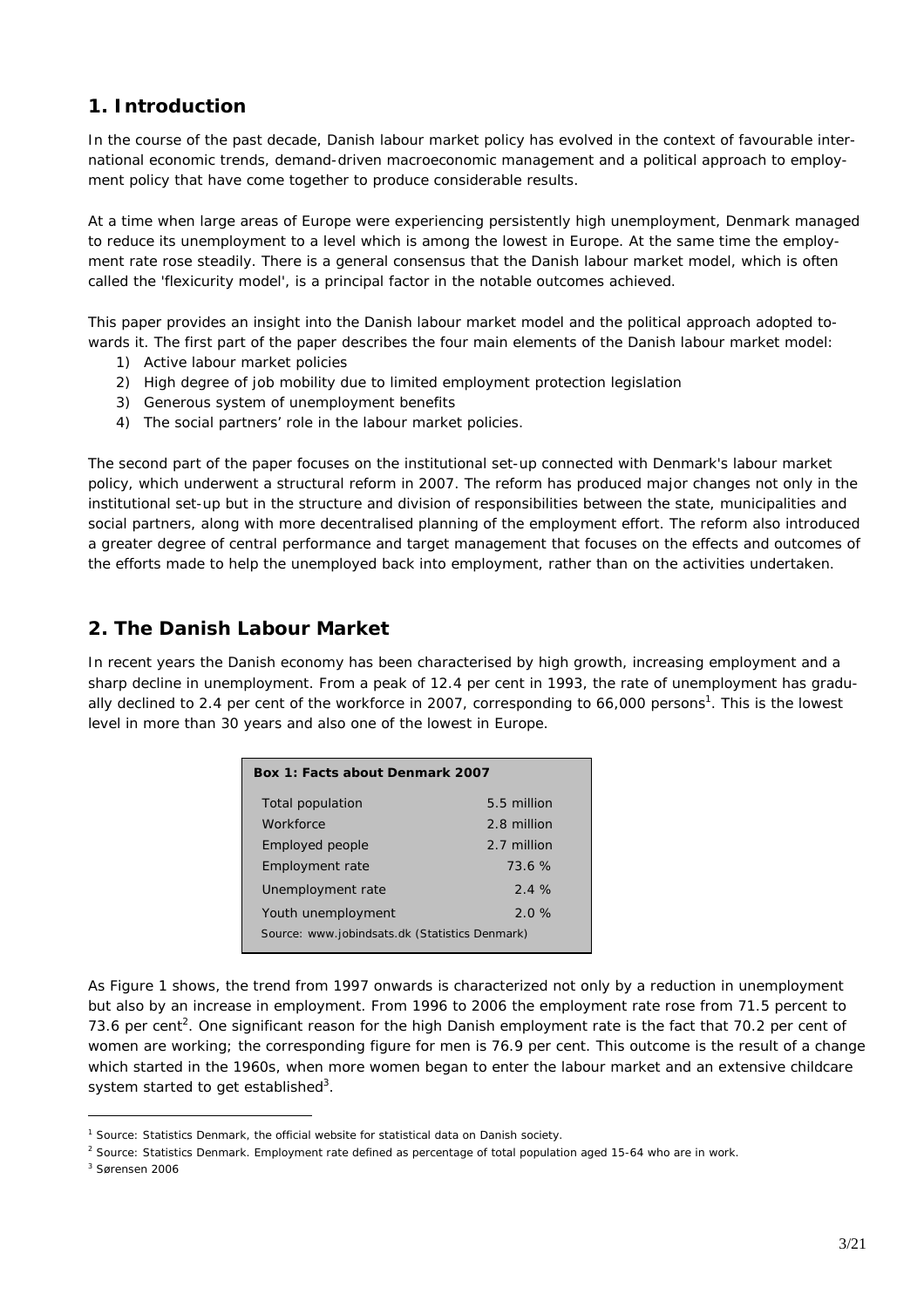*Figure 1: Total employment (left-hand scale) and unemployment (right-hand scale) in Denmark 1997-2007* 



*Source: Statistics Denmark* 

There seems to be an international consensus that the success of the labour market in Denmark is the result of high labour market dynamism combined with a relatively high degree of social protection. The dynamics of such a system has in recent years been termed the 'flexicurity model', which is a reference to *flexibility* in form of a high degree of job mobility due to limited employment protection legislation, plus a *social security* system that provides generous unemployment benefits; the model also incorporates an active labour market policy.

The model is based on the assumption that public interventions are necessary to ensure adaptability among both employers and employees, which is crucial for the effective functioning of the labour market. It views the flexibility of enterprises and the security of workers as being mutually reinforcing rather than conflicting with each other. The aim is to create an environment that is conducive to the creation of more jobs while also promoting active and universal inclusion in the labour market by helping individuals to adapt and take advantage of new opportunities.

# **2.1 Active labour market policy (ALMP)**

In Denmark, labour market policy is an independent economic policy area with a particular focus on employment and the development of the workforce. It is increasingly being coordinated with local economic development policies at the central and regional levels. Evaluations show that the labour market policy reforms have been a crucial element in the successful economic policy of recent years.

With the labour market reforms of the 1990s in particular, there was a shift towards a more active labour market policy. Attention was increasingly paid to upgrading the skills of the unemployed in order to equip them to take advantage of new job opportunities, while equally strengthening their right to draw unemployment benefits in conjunction with their obligation to be available for work. Additionally, activation became not just a right but a duty for all the unemployed. Some researchers have characterised this development as a shift from welfare to workfare<sup>4</sup>.

# **Box 2: Activation programmes**

Activation programmes can include general and vocational guidance, job search assistance, individual job-oriented action plans, private and public job training, education, leave schemes, job rotation and the sharing of full-time jobs.

<sup>4</sup> European Commission, 1997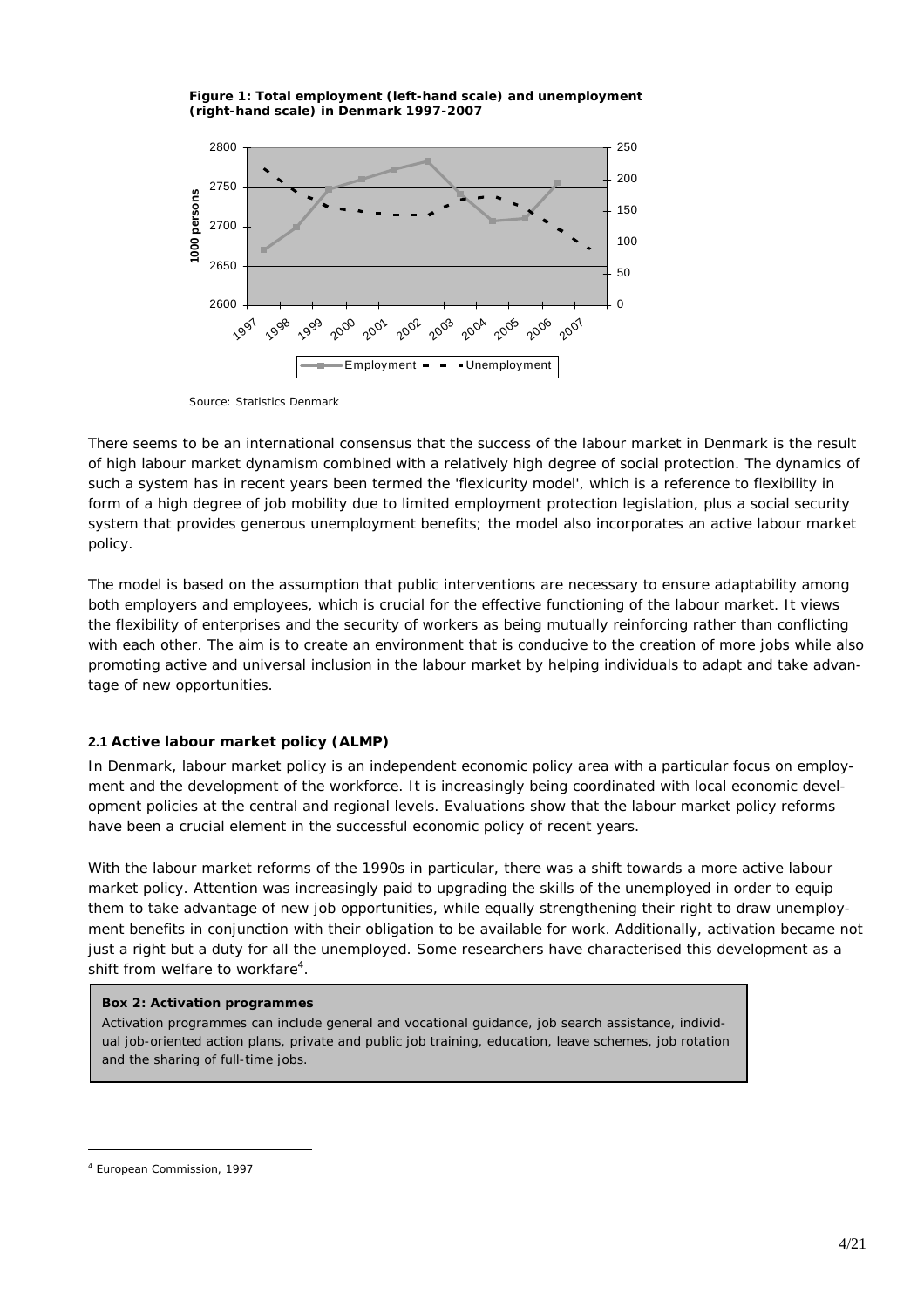There has been a series of reforms since then. The main focus has been to ensure a flexible labour market, combined with generous unemployment benefits and the right and obligation to participate in activation measures. Regulations that impose greater activation obligations, sanctions for refusing to take part in activation measures, tougher availability rules and an upper limit for social security payments have been put into effect. All these measures have the purpose of enabling Denmark to be able to meet the challenges of globalization and demographic change through an upgrading of the qualifications of those in employment and the motivation of the unemployed through activation measures.

The potential disincentives deriving from high income replacement payments are offset by requiring the unemployed to be actively seeking work, and through their participation in mandatory full-time activation programmes at more or less regular intervals. Activation is therefore seen as representing both a qualification and a motivational purpose<sup>5</sup>.

The labour market reforms have increased the labour force's adaptability and readiness for change, reduced the average period of unemployment, and eliminated youth unemployment. This has led to a considerable reduction in structural unemployment, and has been a decisive factor in Denmark's continued economic growth $^6$ .

As the figure below shows, Denmark's public expenditure on the labour market is substantial. Approximately 1.7 per cent of GDP is spent on active measures and 2.5 per cent on passive measures, including unemployment insurance.



*Figure 2: Expenditure on labour market policy as a proportion of GDP, subdivided into active and passive measures, 20057* 

*Source: OECD – Employment outlook 2007* 

<sup>5</sup> Sørensen, 2006

<sup>6</sup> OECD, 2003: 68

<sup>7</sup> OECD, 2007: 270-276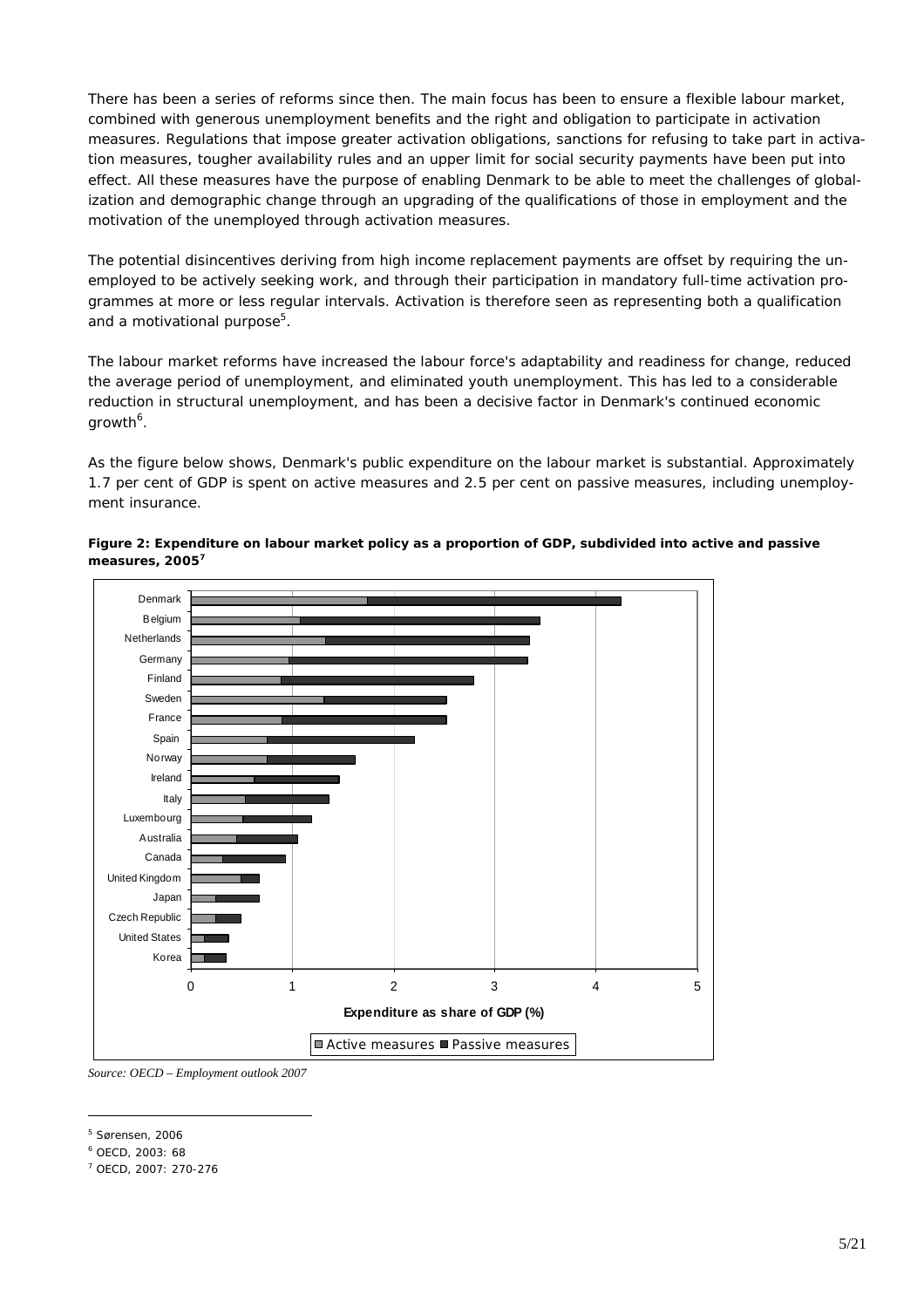# **2.2 The flexible labour market**

The Danish labour market is characterized by a high degree of mobility. On average 25-35 per cent of the Danish workforce change their jobs each year, equating to circa 800,000 of all wage earners<sup>8</sup>. The average job duration is eight years, which is among the lowest in the OECD countries<sup>9</sup>. Research shows that mobility exists in both low and high-status jobs. A global view of the Danish labour market indicates that regardless of the type of employee, industry sector or size of enterprise, overall mobility in the Danish labour market is high.

The limited degree of employment protection that exists in Denmark is one of the explanations for the high level of job mobility (cf. Figure 3). Empirical evidence indicates that restrictive employment protection reduces flow into and out of unemployment<sup>10</sup>. Although employment protection regulations safeguard existing jobs and impede job loss, they also constrain job creation. Denmark's employment protection legislation is not extensive, which makes it easy for companies to continuously adapt their recruitment to market requirements. This means that job security in Denmark is quite  $\text{low}^{11}$ .





The low degree of job security is substantially offset by the high level of employment security. Around 260,000 jobs disappear each year, but an equivalent number are created, which ensures a high level of employment security<sup>13</sup>. A study conducted by European Opinion Research Group EEIG shows that Denmark's wage earners are experiencing both the highest job security in Europe and the greatest level of job satisfaction<sup>14</sup> (cf. Figures 4 and 5).

<sup>8</sup> Sørensen, 2006

<sup>9</sup> OECD 2007: 115

<sup>10</sup> OECD, 2004:77

<sup>11</sup> Ministry of Employment [Beskæftigelsesministeriet], 2005

<sup>12</sup> Bredgaard, Larsen and Madsen, 2005. OECD 2004

<sup>13</sup> Ministry of Employment [Beskæftigelsesministeriet], 2005

<sup>&</sup>lt;sup>14</sup> Studies conducted in 2004 by both the European Foundation for the Improvement of Living and Working Conditions and the OECD show the same results.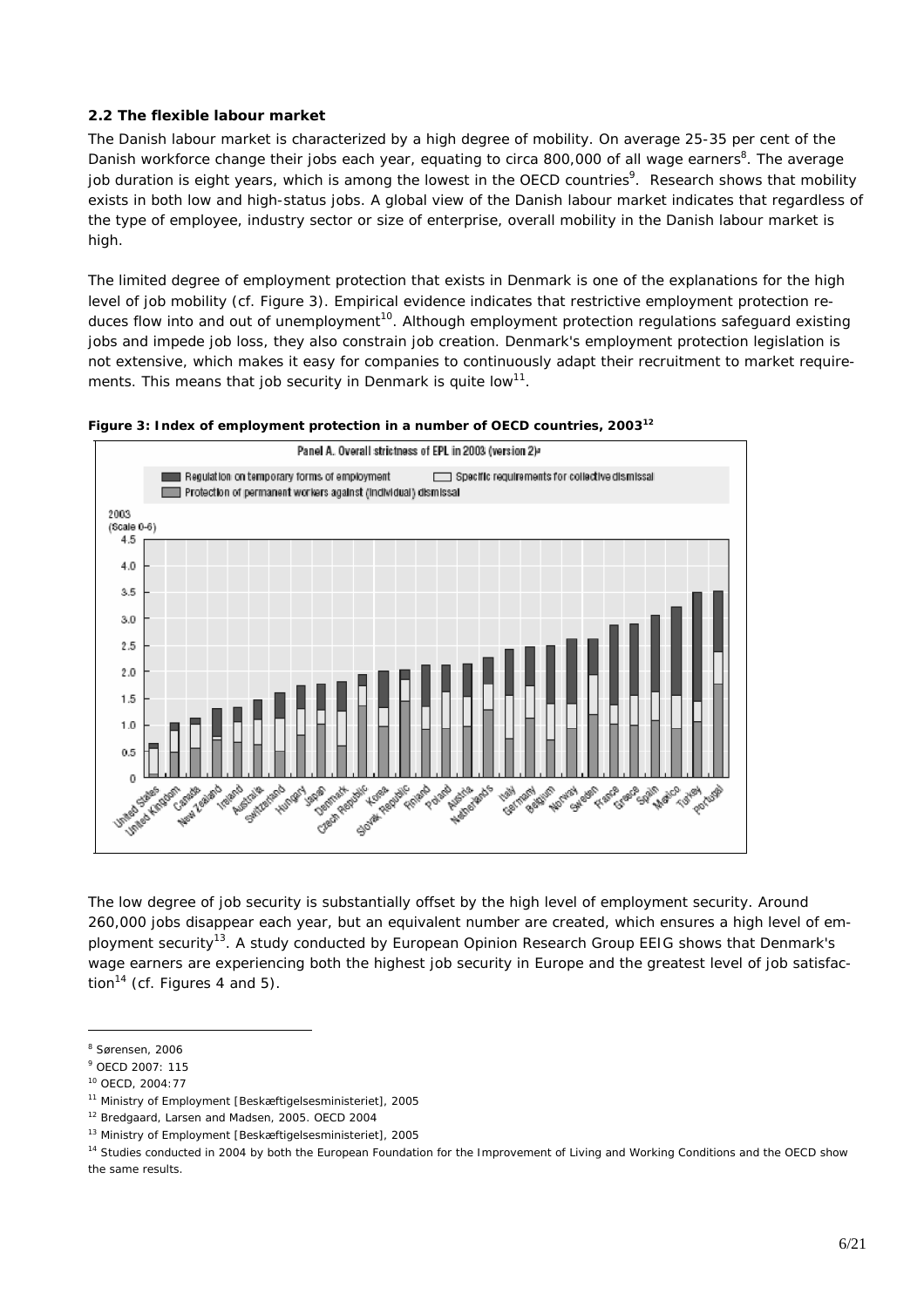#### *Figure 4: Job security*

Scale from 1 to 10, from low to high job security



#### *Figure 5: Job satisfaction*

Percentage of those employed who are satisfied or very satisfied with their jobs



*Source: European Opinion Research Group EEIG (2001)* 

*Source: European Foundation for the Improvement of Living and Working Conditions (2006)*

This might seem paradoxical, since Danish employers can quite easily, and with little additional cost, fire their employees. However, observers point to the tradition of collective bargaining and the presence of trade union representatives in all companies as significant factors that contribute to job security in Denmark<sup>15</sup>. The generous unemployment benefits, together with employment security, also play a significant role.

#### **2.3 The unemployment benefit system**

A major factor in the perception of security that exists among Danish employees is the comprehensive unemployment benefit system, which consists of unemployment insurance (UI) benefits complemented by a basic state-financed social security benefit system. According to researchers in the field, the availability of such benefits is also a significant reason that the trade unions are willing to accept the ease with which employees in Denmark can be fired.

The vast majority of unemployed individuals who belong to a UI fund receive *unemployment insurance* calculated at the rate of 90 per cent of their previous income from the first day of unemployment and up to a maximum of four years, including activation periods. In practice this figure is generally lower, as there is a built-in upper limit to the amount that may be paid. For low-income groups, this and other income-related benefits, combined with the effects of a fairly high level of income tax, result in high net income replacement rates $16$ .

The UI is based on voluntary schemes administered by the 36 state-approved UI funds, which have a membership of about 2.1 million members, corresponding to 77 per cent of the labour force<sup>17</sup>. These funds are independent of the Ministry of Employment and can devise autonomous strategies that reflect the policies of the trade unions they represent. Although the UI funds are private organisations, more than 90 per cent of their revenue comes from the state<sup>18</sup>.

In order to receive unemployment benefit, members of the UI fund must have worked for a minimum of 52 weeks full-time during the previous 3 years or have paid their membership dues. The Ministry of Employ-

<sup>15</sup> Ministry of Employment [Beskæftigelsesministeriet], 2005, and OECD, 1997

<sup>16</sup> OECD 2002, *Benefits and Wages – OECD Indicators 2002*, Paris

 $17$  Statistics Denmark, the official website for statistical data on Danish society.

<sup>18</sup> Hendeliowitz, 2005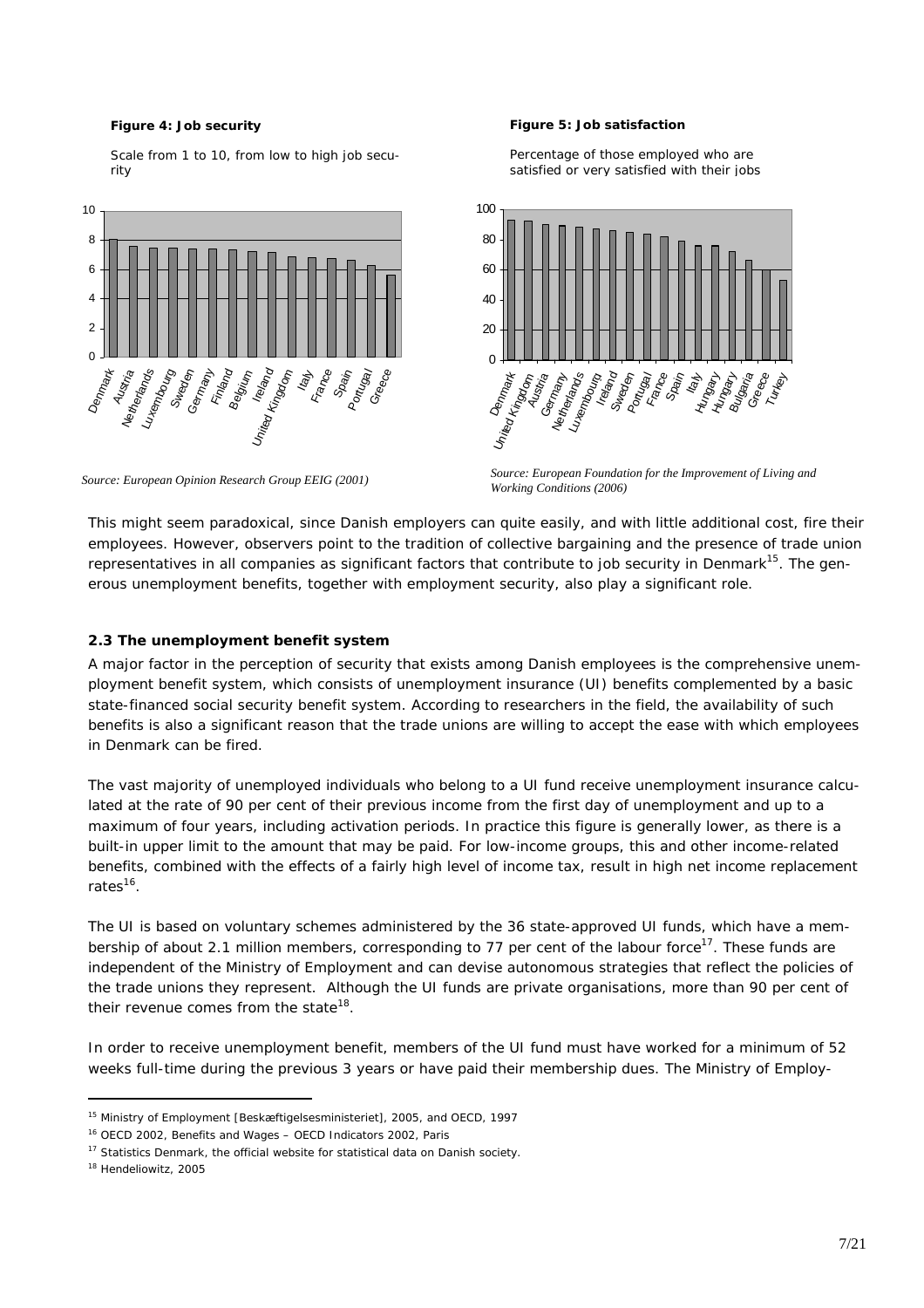ment's Public Employment Service (PES) is responsible for the activation of the unemployed. There is an obligatory requirement for further qualification through activation if an individual's eligibility for benefits is to be maintained.

The procedure reflects the principle that rights must be accompanied by obligations, plus the belief that early activation measures are more efficient than passive benefits for returning people to the workforce. If an unemployed person is unable to find employment after four years, he or she loses the right to unemployment benefits and must register for means-tested social assistance, which is administered by the municipalities. The political, administrative and financial responsibility for such individuals then passes from the PES to the local municipality<sup>19</sup>.

The local municipalities have administrative and financial responsibilities for other categories of social assistance beneficiary, including uninsured unemployed people, young unemployed people without vocational training, people receiving sickness or disability benefits, and those with other social or personal problems.

People receiving unemployment benefits from the municipality are classified into two categories. The first group consists of unemployed, uninsured people who are considered fit for work by the municipalities. They are formally registered with the local PES office and are largely subject to the same legislation as insured job seekers. The second category consists of people who are considered to have limited ties to the labour market and will therefore require special support before they can be integrated into the labour market. This category includes those who are receiving disability pensions and other long-term social benefits.

# **2.4 The social partners**

Tripartite co-operation between trade unions, employers' organisations and the State is a very characteristic feature of the Danish labour market model. This constellation has contributed to the establishment of a flexible and well-mediated labour market model based on agreement rather than regulation<sup>20</sup>. As long as the social partners are able to regulate pay and working conditions on their own and solve the problems that exist in a responsible manner, the State will not interfere.

Today, the cooperation involving the social partners is an integral part of labour market policy. This also applies in fields which are primarily regulated by legislation, such as safety and health at work, job placement and unemployment insurance. The social partners are consulted in connection with the drafting of legislation that has relevance for the labour market. In many fields, decisions are made by central or local councils in which the social partners are also represented.

More than 80 percent of Danish employees belong to a trade union. The trade unions are grouped into national confederations which in turn are affiliated to a small number of central organisations<sup>21</sup>. The Confederation of Trade Unions (LO) is recognised as being the worker's organisation with the greatest representation in both the public and the private sectors. More than 1.3 million workers belong to one of LO's affiliated unions<sup>22</sup>. The Confederation of Danish Employers (DA) is also a large organisation, representing 13 employers' organisations. It has a membership of more than 29,000 Danish private companies covering the manufacturing, retail, transport, service and construction sectors $^{23}$ .

<sup>19</sup> Hendeliowitz, 2005

<sup>20</sup> Sørensen 2006

<sup>&</sup>lt;sup>21</sup> The largest affiliated unions are: The United Federation of Danish Workers (3F). The Union of Commercial and Clerical Employees in Denmark (HK), and Trade and Labour (FOA).

 $22$  www.lo.dk

<sup>23</sup> www.da.dk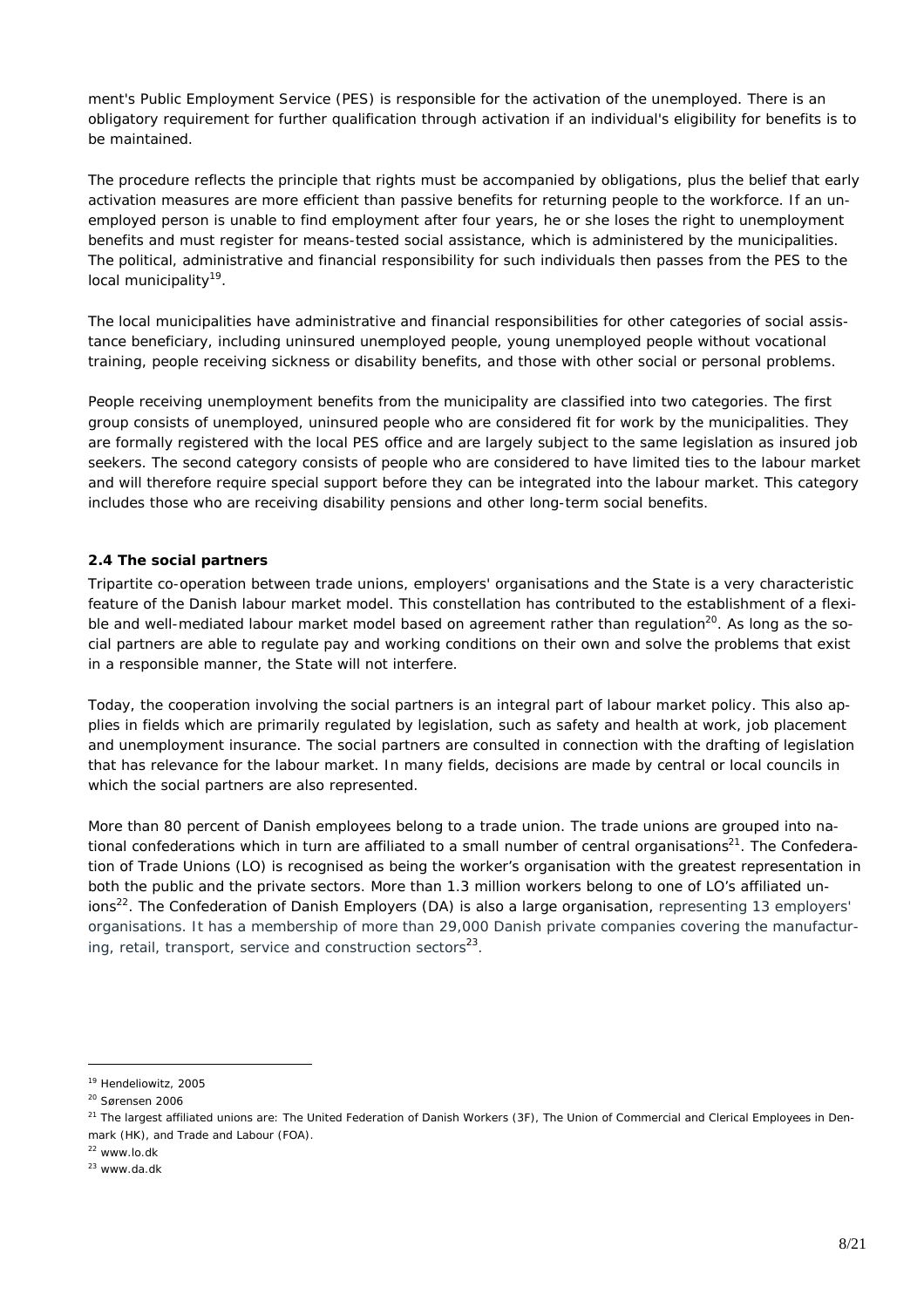## **2.5 The flexicurity model**

The Danish employment system can be depicted as a triangle. The *first* side of the triangle consists of flexible rules governing the hiring and dismissal of employees. These make it easy for employers to dismiss employees during periods of recession and to hire new ones when the economy picks up again, enabling them to adapt to the changing demands and conditions of production and economic activity. The *second* side of the triangle consists of security for wage earners in the form of a comprehensive social safety net in the case of unemployment, and the active labour market policy makes up the *third* side of the flexicurity triangle.





*Key: LMP = Labour Market Policy* 

The arrows joining the angles of the triangle illustrate the flows of people. The two arrows linking the flexible labour market and the social security system reflect the fact that many workers are affected by unemployment. Approximately half a million wage earners, or nearly 20 percent of the work force, experience unemployment each year25. The vast majority quickly find new jobs, while a small remnant group is unemployed for a longer period. Those who are unable to find new employment are assisted by active labour market measures, such as education and training programmes, which are designed to help them re-enter the labour market quickly<sup>26</sup>. An important additional aim of the active labour market policy (ALMP) is to ensure that those receiving unemployment benefits do not find it attractive to remain unemployed, despite the relatively generous allowances.

The high degree of flexibility that exists in the Danish labour market is indirectly supported by a number of welfare state services, such as a comprehensive education programme, adult vocational training and education, childcare, health care etc., which are mostly financed by an extensive taxation system.

<sup>24</sup> Bredgaard, Larsen and Madsen, 2005

<sup>25</sup> Ministry of Employment [Beskæftigelsesministeriet0, 2005

<sup>26</sup> Sørensen, 2006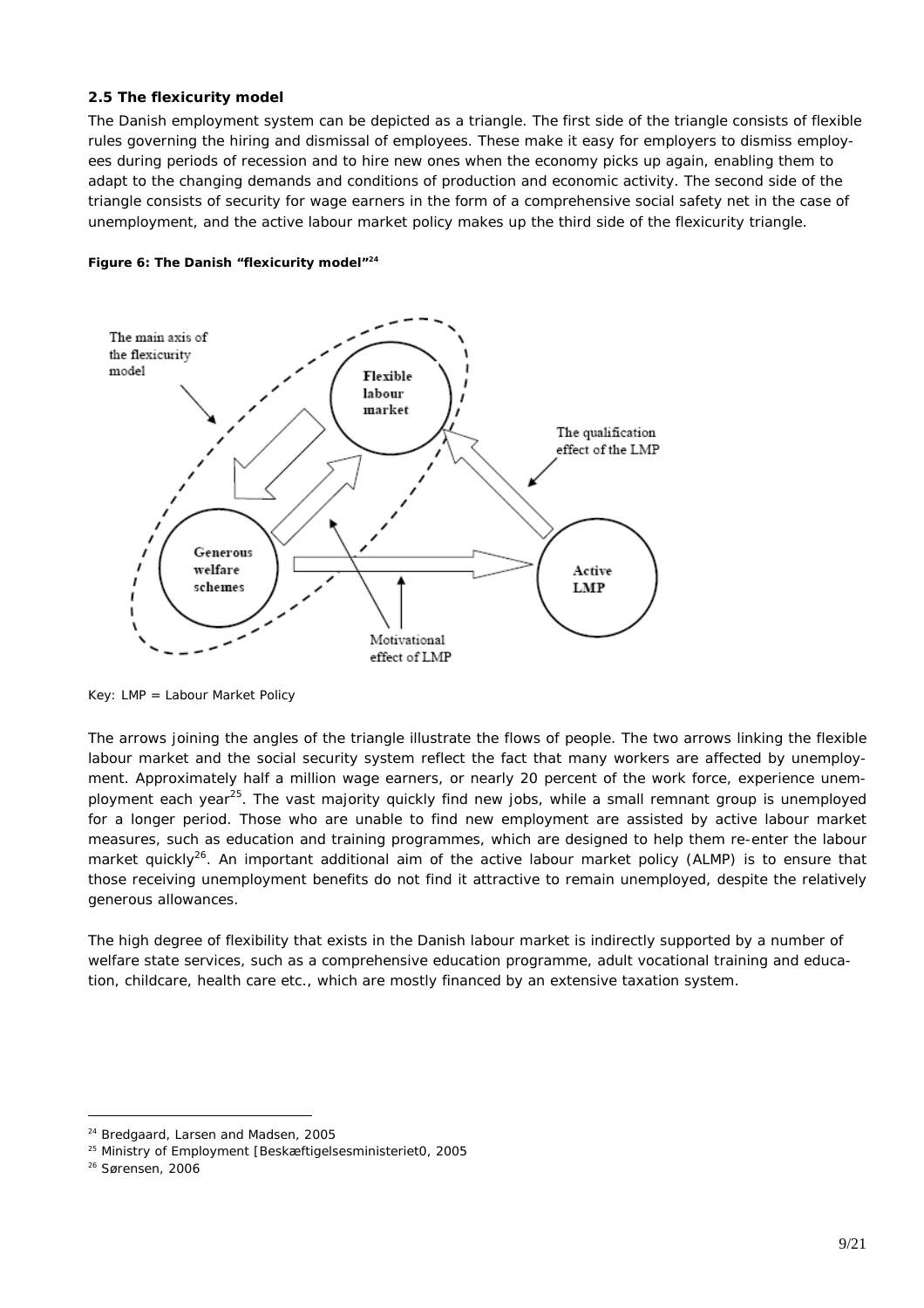## **2.6 Danish employment policy in an international context**

In October 2004, the Danish Ministry of Finance evaluated the labour market performance of the EU15 countries on the basis of their actual policies<sup>27</sup>. Its findings show that four different regimes of labour market policies can be identified within the EU. These are briefly described below:

- The *Northern European* regime (A) includes Denmark, the Netherlands and Sweden. In these countries unemployment benefits are high, but disincentive effects caused by generous benefits are counterbalanced by active policies, strict rules governing availability for jobs, and low to medium degrees of employment protection regulation.
- The *Anglo-Saxon* regime (B) includes the United Kingdom and Ireland. Low unemployment benefits, varying expenditures spent on active labour market policies, undemanding availability requirements, and a low level of employment protection characterise this regime.
- The *Central European* regime (C) includes Austria, Belgium, Finland and Germany. Labour market policies in these countries are predominantly passive, and employment protection is at average European levels. However, the levels of unemployment compensation vary across countries.
- The *Southern European* regime (D) includes France, Greece, Italy, Portugal and Spain. In these countries, employment protection is high and unemployment compensation is close to the European average, but labour market policies are passive.

Structural and long-term unemployment is closely related to the policies that have been implemented, and the Northern European and Anglo-Saxon regimes perform significantly better than the Central and Southern European regimes. The main difference between regimes A and B is that the former relies on pre-emptive active policies to counterbalance the disincentive effects of high unemployment compensation, while regime B relies on low compensation rates as a mechanism for keeping people attached to the labour market.

These findings are in line with one of the overall conclusions of the OECD's 2004 *Employment Outlook*, which emphasises less strict employment regulation protection combined with effectively-functioning unemployment benefit systems, effective re-employment services, and product market competition as a way to balance the need for labour market dynamism against the need for employment and income security<sup>28</sup>. In addition, the findings of the Danish Ministry of Finance support one of the main conclusions of the 2004 *Employment in Europe* report, namely that all categories of AMLP expenditure have a positive impact on the employment rate, but that their efficiency depends on the combination and mode of interaction with other policies and institutions.

In Denmark, microeconomic evidence shows that an important effect of ALMP is to increase availability for work and the extent of job search activity among the unemployed, and that the latter obtain jobs more quickly in the lead-in period before they must embark on a mandatory activation programme. This is found to be probably the most important effect through which ALMP reduces structural unemployment<sup>29</sup>.

In Table 1 below, the employment/population ratios, labour force participation rates and unemployment rates are shown by order of regime. There seems to be a correlation between the type of regime and the employment/population ratio, indicating that the North European regimes generate the relatively highest employment/population ratios.

<sup>&</sup>lt;sup>27</sup> To assess whether differences in labour market policies and institutions can explain differential unemployment rates among countries, the relationships between the unemployment rates versus the policies and institutions were analysed for a panel of 19 OECD countries over the period 1983-1999. The following indicators were used in the analysis: (1) Generosity of unemployment benefits; (2) Duration of benefits; (3) Availability for work requirements; (4) Employment conditions; (5) Expenditure on active labour market policy; (6) Employment protection; (7) Product market regulation; (8) Total taxes on labour; (9) Wage levels.

<sup>28</sup> OECD *Employment Outlook*, 2004: 12.

<sup>29</sup> *Medium Term Economic Outlook*, 2004: 7.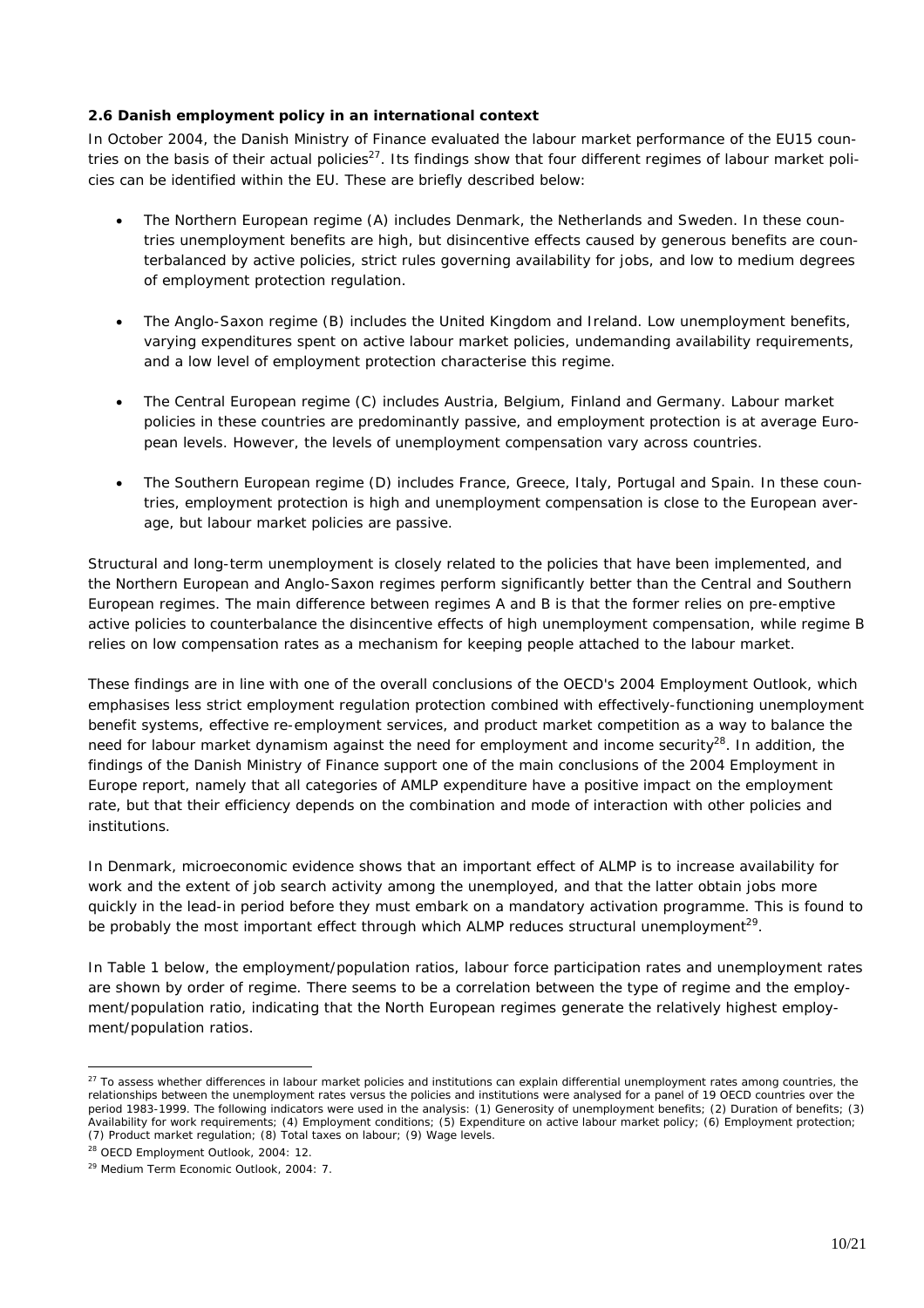*Table 1: Employment/population ratios, labour force participation rates and unemployment rates, 2006* 

| <b>Countries ordered by</b> | Employment/      | <b>Labour force</b> | <b>Unemployment rate</b> |
|-----------------------------|------------------|---------------------|--------------------------|
| regime                      | population ratio | participation rate  |                          |
|                             |                  |                     |                          |
|                             |                  |                     |                          |
| Regime A:<br>Denmark        | 76.9             | 80.1                | 4.0                      |
| Sweden                      | 74.5             | 80.2                | 7.1                      |
| <b>Netherlands</b>          | 72.4             | 75.7                | 4.4                      |
|                             |                  |                     |                          |
| Regime B:                   |                  |                     |                          |
| <b>United Kingdom</b>       | 72.5             | 76.7                | 5.4                      |
| <b>United States</b>        | 72.0             | 75.5                | 4.7                      |
| Ireland                     | 68.1             | 71.3                | 4.4                      |
|                             |                  |                     |                          |
| Regime C:                   |                  |                     |                          |
| Austria                     | 72,2             | 75.9                | 5.0                      |
| Belgium                     | 60,4             | 65.9                | 8.4                      |
| Finland                     | 68.9             | 74.7                | 7.8                      |
| Germany                     | 67.2             | 75.0                | 10.4                     |
|                             |                  |                     |                          |
| Regime D:                   |                  |                     |                          |
| France                      | 62.3             | 69.1                | 9.8                      |
| Italy                       | 58.4             | 62.7                | 6.9                      |
| Spain                       | 65.7             | 71.9                | 8.6                      |
| Portugal                    | 67.9             | 73.9                | 8.1                      |
|                             |                  |                     |                          |
| Not categorised by regime   |                  |                     |                          |
| Japan                       | 70.0             | 73.1                | 4.3                      |
| Korea                       | 63.8             | 66.2                | 3.6                      |
| Switzerland                 | 77.9             | 81.2                | 4.1                      |
|                             |                  |                     |                          |
| <b>OECD Europe</b>          | 62.5             | 68.3                | 8.5                      |
| <b>Total OECD</b>           | 66.1             | 70.5                | 6.3                      |

Source: *OECD Employment Outlook,* 2007

# **3. The new Danish employment system**

In 2007 a major structural reform came into effect. Its purpose is to strengthen the decentralised public sector in the context of changing conditions in business, trade and technology as a means of consolidating and further improving the level of welfare in Denmark. Analyses had shown that many of the administrative units were too small and lacked the capacity to handle the tasks they were given, and also that most of the counties (regional authorities) lacked adequate capacity to ensure optimal sector planning $30$ .

The structural reform reduced the previous 271 municipalities to 98, and the 14 counties were abolished and replaced by five new administrative regions governed by popularly elected boards. Responsibilities and the division of labour were restructured, resulting in more tasks and obligations for the municipalities, which are now responsible for almost all public services. The municipalities are governed by directed elected politicians (cf. box 3).

An important element of the structural was to reorganise the employment system to enable it to meet the future challenges that would be posed by a shortage of qualified labour. The shortage is the result of the increasing proportion of elderly people in the population and the decreasing proportion of young people. As a result a new institutional set-up was put in place, and new planning and management tools were introduced. Furthermore 4 employment regions were set up to keep a special focus on the labour market situation. The administrative regions of Copenhagen and Zealand comprise a single employment region, as the labour mar-

<sup>30</sup> Report of the Structural Commission, 2004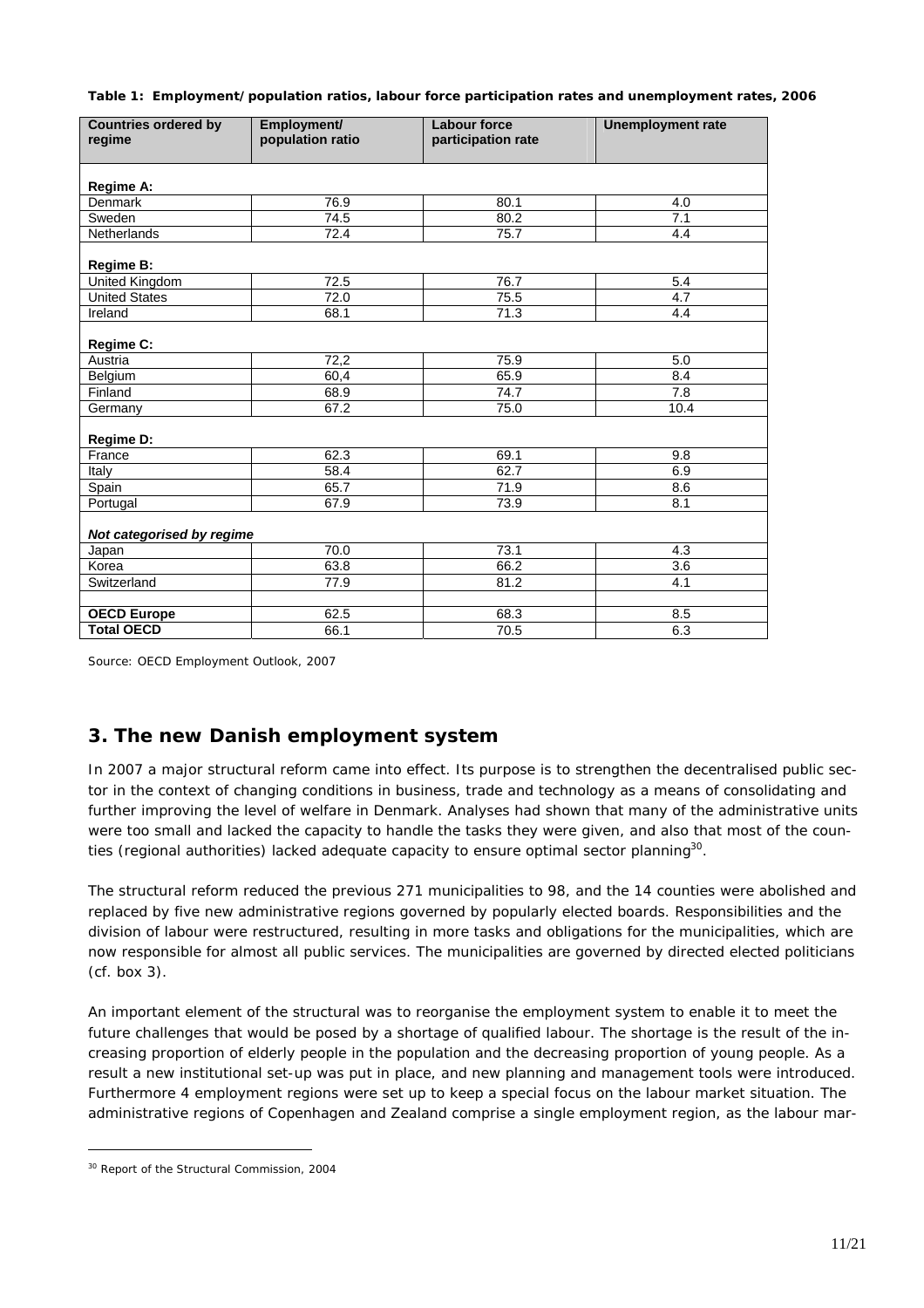ket is considered to be interconnected. The employment regions are separate from the five administrative regions so that the focus on the labour market policy can be maintained.





#### **3.1 Establishment of job centres**

With the new reform, the Public Employment Service (PES) and the employment authorities in the municipalities have come together physically in 91 new job centres and have entered into a binding cooperation that focuses on the promotion of employment. The municipalities are still responsible for unemployed people without insurance, and the state is responsible for unemployed people with insurance. The division of responsibilities is therefore still clearly defined. However, the legislation prescribes that the state and the municipality authorities based in the job centres must cooperate in a joint employment effort in relation to both citizens and enterprises. In 14 municipalities, responsibility for the insured unemployed has been delegated to the municipality. The job centres in these municipalities are referred to as 'pilot job centres'.

The overall objective of the creation of the job centres is to combine and utilize the knowledge of the state service and the municipal service, and to provide a unitary employment system offering one-stop access to all citizens. This replaces what had been a two-tiered system that distinguished between the insured and the uninsure $d^{31}$ .

With the reform the job centres have become the key to Denmark's employment efforts. The main task of the centres is to establish a quick and efficient match between jobseekers and enterprises. Enterprises must be provided with the labour they need as rapidly as possible; jobseekers must be provided with jobs equally quickly; and unemployed jobseekers and people on sick leave must be provided with the fastest way back into employment.

To make sure that the job centres maintain their focus on employment, job services and the payment of benefits are kept separate. This division of responsibilities is a key concept in the establishment of the job centres. Thus it is not the job centre's responsibility to pay out benefits, nor does it have responsibility for any decision-making concerning benefit claims, the amount of benefits, or other financial matters pertaining to individual cases. The local payment office or some other local government body determines an individual's eligibility for social benefits.

<sup>31</sup> Labour Market Authority [Arbejdsmarkedsstyrelsen], 2005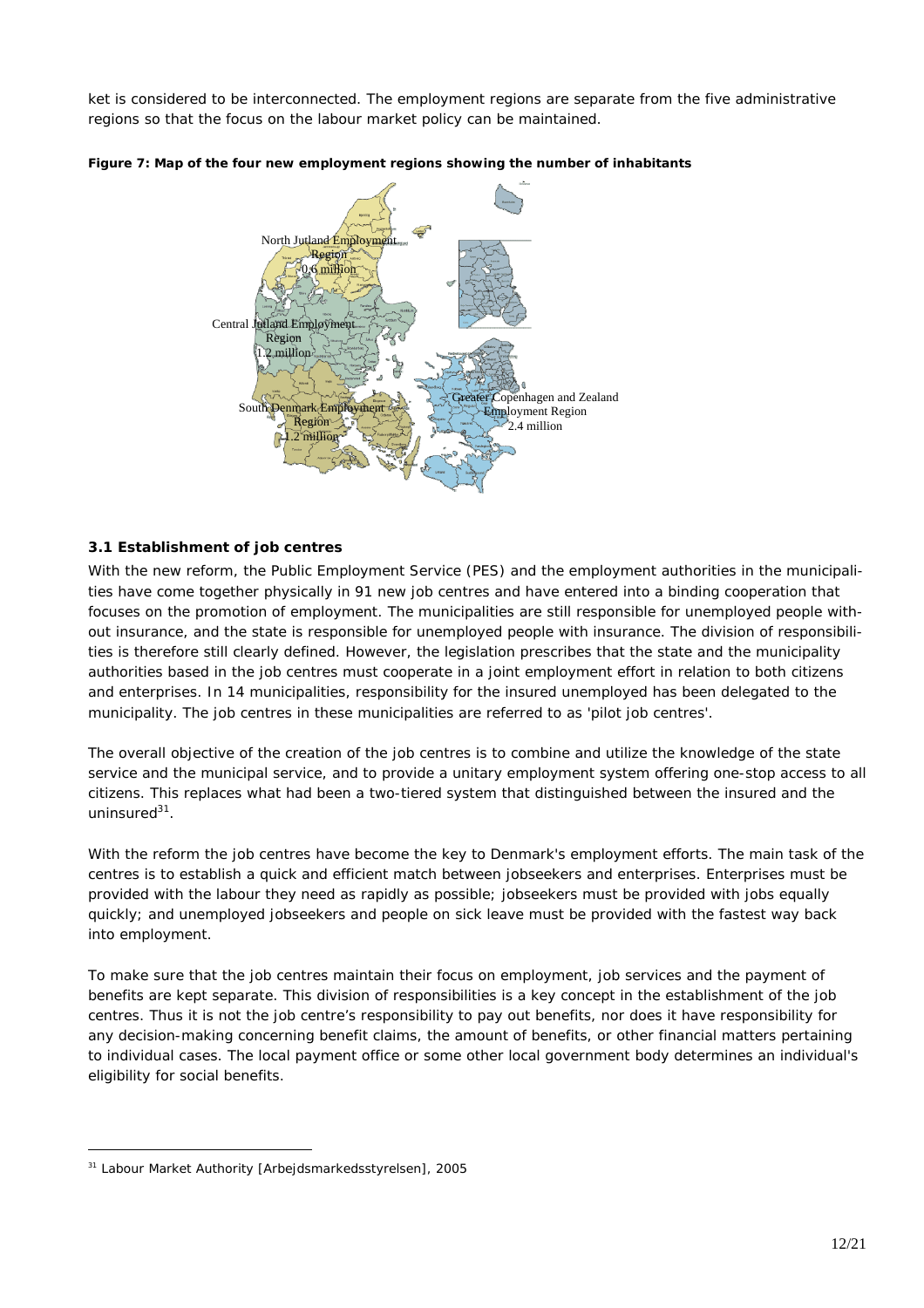## **3.2 Decentralisation and accountability**

The reform has resulted in a further decentralization of tasks and administration (PES) to the local levels. Some observers describe the recent development as part of a process of deconcentration rather than decentralisation. The term deconcentration implies that the management of the tasks is to a great extent subject to the central government's priorities and regulations, but is implemented at the local levels. This is partly true. However, as is described below, the job centres are granted a great deal of freedom in the planning and implementation of their employment measures, provided they are able to achieve satisfactory outcomes.

The decentralisation of the public sector is principally based on the notion that the political decision-making about the role of the public sector, as well as the standard, level and allocation of the benefits it provides, should be decided in proximity to the citizens it affects. It is presumed that through bringing the political decision-making closer to where the problems and individuals are, decentralisation facilitates the adapting of policies to local conditions, and hence a more efficient adjustment to the requirements of the citizens.

The second principle underpinning political decentralisation is the assumption that it represents a more flexible, and therefore more efficient, approach to handling responsibilities. If the state has to exercise political control over a great number of public institutions, the need for substantial regulation and hence bureaucratization of the public sector is also greater.

#### **Box 3: A decentralised public sector in Denmark**

Denmark has a long-standing tradition of operating a decentralised public sector in which most of the welfare responsibilities are handled by the municipalities.

The municipalities' share of public expenditure is circa 50 per cent, more than in any other OECD country. At the same time the Danish municipalities have considerable freedom, including the right to impose taxes. Denmark's extensive decentralisation is the result of historical and political circumstances, but there are other reasons which are connected with the operation of a welfare economy and democratic governance.

Each municipality is governed by a municipal council that is elected for a four-year term. Each council contains an odd number of politicians ranging from 9 to 31, depending on the size of the municipality. (Exceptionally, the council of the City of Copenhagen has 55 members.)

In order to ensure that the municipalities would also be able to handle additional responsibilities in the future, the municipalities were increased in size under the structural reform that took effect on 1 January 2007.

*Note: In 2007 the allocation of public expenditure was: Municipalities 48 per cent, regions 22 per cent, and the state 30 per cent. (Financial Statement 2007, Ministry of Finance)* 

However, the decentralisation and deconcentration of tasks poses a number of challenges in terms of both the degree of flexibility in policy management that is possible in practice and the effective extent of public accountability. Accordingly, new forms of governance and management relationships, including those existing between the state and the decentralised levels, have been implemented as part of the process.

The new framework for the management, planning and monitoring of employment measures differs from those of the previous PES and municipality systems (as well as differing from one individual municipality to the next). Under the PES system the National Labour Market Authority of the Ministry of Employment would set specific requirements and objectives for the regional operational units. This formed the basis for annual performance contracts. In the municipalities practices varied greatly. Some municipalities planned and managed solely according to their budgets without setting specific employment targets, while others devised business plans that included the achievement of specific municipal employment objectives.

From 2007 the management, planning and monitoring of the employment measures has been systematised and homogenised with the introduction of new common tools. The overall management strategy is based on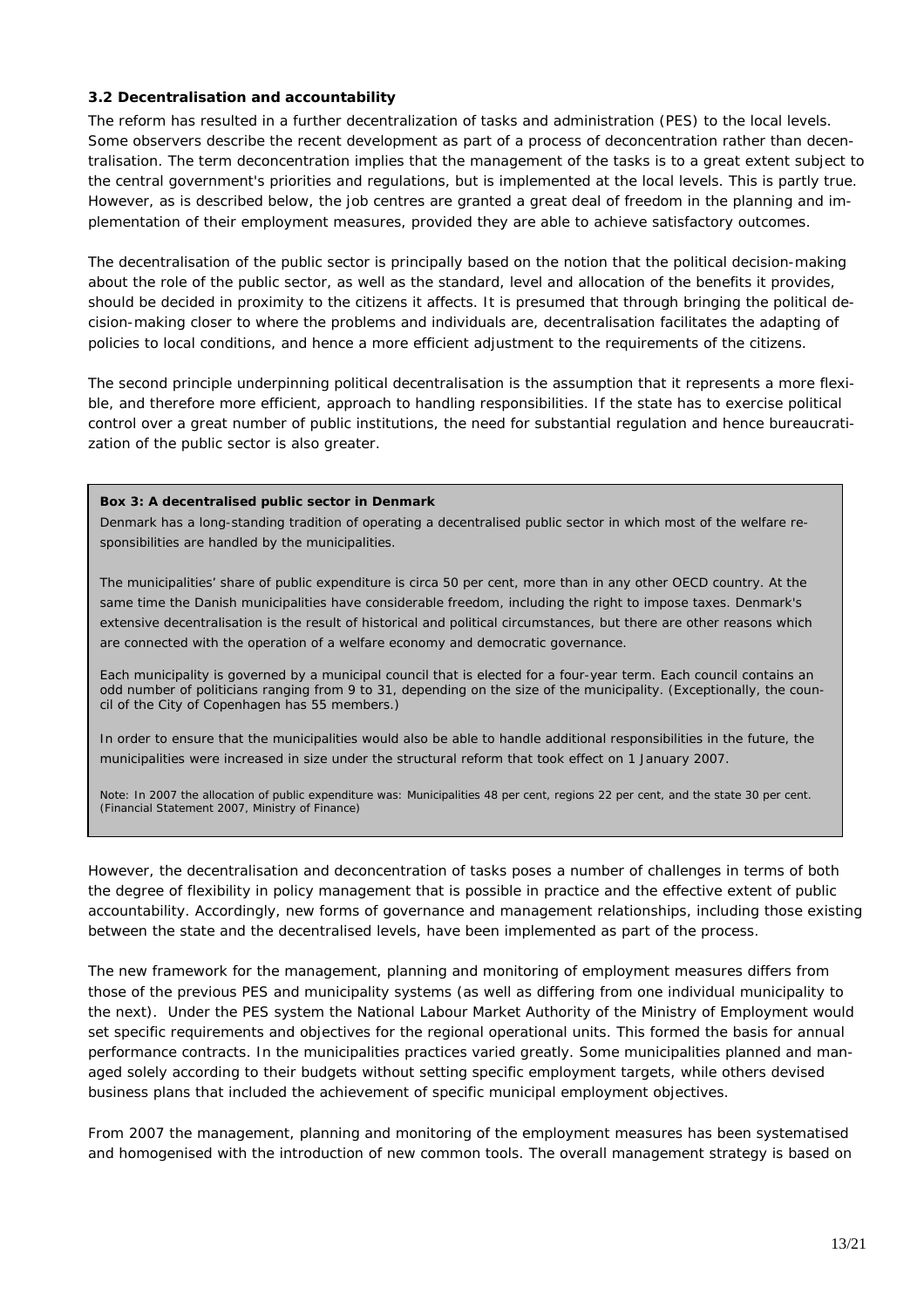granting the job centres extensive freedom in planning and implementing their employment measures as long as they demonstrate good results. Increased attention is being paid to the performance outcomes of the individual job centres. This also implies that those job centres with less good outcomes will be subject to closer follow-up of their employment measures.

# **3.3 Management by performance**

The management system has three different policy and administration levels. At the national level the Minister of Employment sets a few measurable targets and focus areas. These are the starting point for negotiations involving the National Labour Market Authority, the Employment Regions and the Regional Employment Councils on the content and extent of the regional objectives. These objectives are specified in a contract between the Minister for Employment, the Employment Regions and the Regional Employment Councils. The contract includes targets and specific objectives for each employment region in the coming year. At the local level, employment plans are drawn up and submitted to the local employment councils. These plans take into account both the targets set by the Minister and the regional objectives.



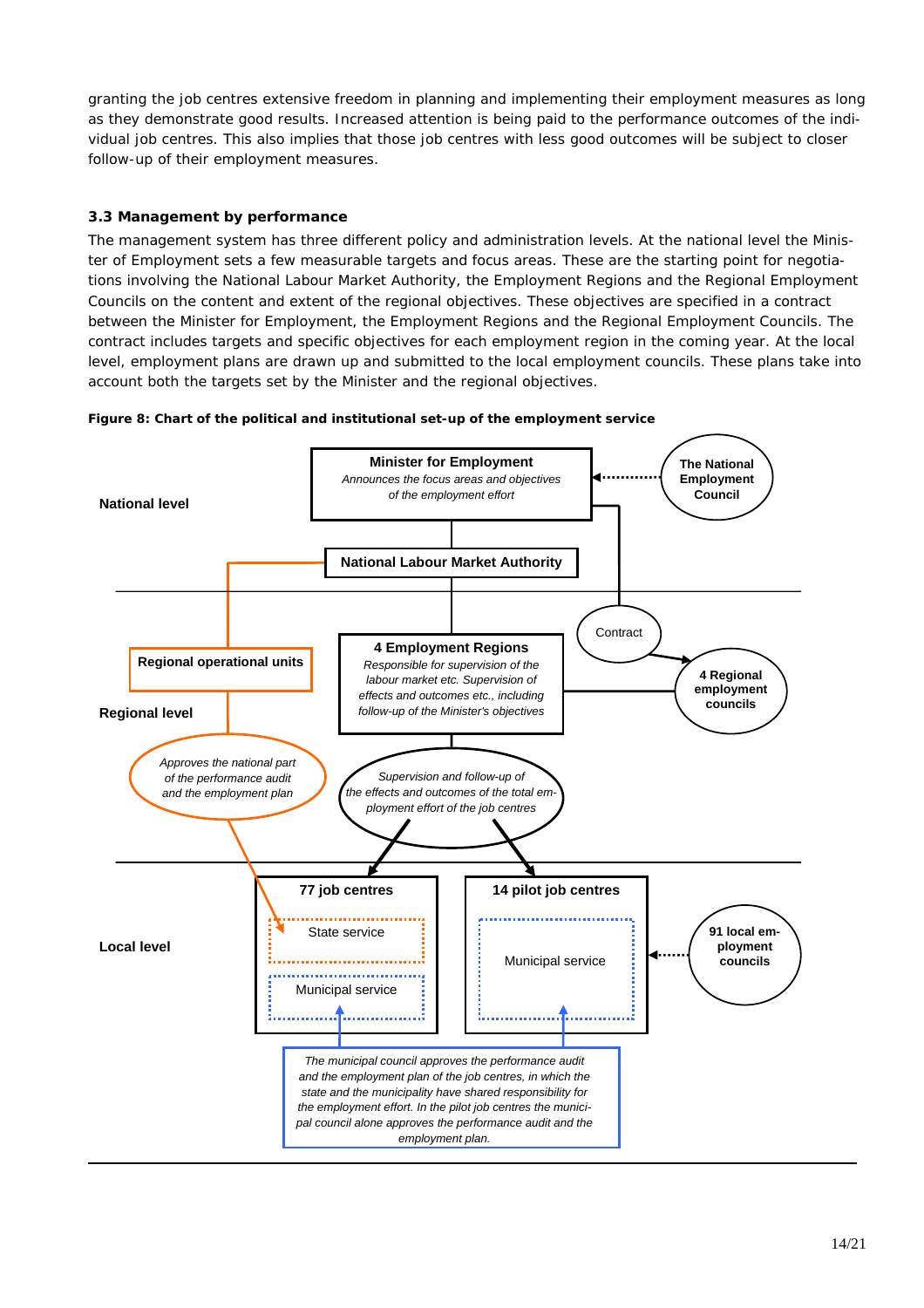## *The national level*

Each year the Minister of Employment announces political objectives concerning employment. These objectives relate to those initiatives that will need particular attention in the coming years if the outcomes of the national or regional measures are to be improved. The targets are based on annual analysis reports on the effects and outcomes of the local job centres' employment measures and their efforts in general which are compiled by the employment regions and the regional employment councils. In the analysis reports the regional employment councils make recommendations about which initiative areas should receive particular attention, and in this way they guide the minister in determining the future objectives of the employment measures. As was the case under the previous employment system, the National Employment Council also advises the Minister concerning employment policy, and assists with planning labour market initiatives and drafting policy and legislation.

#### **Box 4: The national performance targets for 2008 set by the Minister of Employment**

The Minister of Employment has set the following three targets for 2008:

#### **Performance target 1:**

The job centres need to ensure a decrease in the number of unemployed people over 3 months.

#### **Performance target 2:**

The job centres particularly need to focus on people who have been unemployed for more than a year, as well as the targets set under the national initiative known as "A New Chance For Everyone".

#### **Performance target 3:**

The job centres need to ensure a decrease in the number of unemployed young people (those under 30)

#### **A New Chance for Everyone**

The initiative "A New Chance for Everyone" was introduced in July 2006 and will last for two years. The objectives are to enable those receiving social security and starting allowance (a reduced benefit rate for refugees and immigrants) to support themselves and to participate in employment or training to a greater extent than today. During this two-year period, everyone who has received social security and starting allowance for more than a year (65 out of 69 weeks) will have their unemployment situation reviewed to assess the best and shortest route to employment or training. Ethnic minorities from non-western countries are a particular target group under the plan, since their employment rate was only 46 percent in 2004. This applied especially to the women, whose employment rate in 2004 was only 40 per cent.

Specifically, the two-year national targets are:

- 1) That 25 per cent of the target group will enter employment or training
- 2) That the target group will be self-supporting 15 per cent of the time, and
- 3) That the target group will be participating in an activation scheme 40 per cent of the time.

*Note: www.nychance.dk* 

#### *The regional level*

The four employment regions and four regional employment councils are responsible for supervising the job centres and thus for ensuring coherence between the national employment policies and the local initiatives. One of their main tasks is to monitor and analyse changes in the regional labour market and to provide information about the labour market situation.

The regional employment councils have a more extensive role than the previous regional labour market councils. Their emphasis has shifted from operational issues pertaining to the PES measures that cater to the insured unemployed to issues of a more general nature, i.e. helping to ensure that effectiveness and good performance outcomes from both the local and the central government measures.

The Minister for Employment appoints members to the regional employment councils. The members represent trade unions and employers' organisations as well as municipalities and organisations for the disabled etc. The employment regions function as the regional employment councils' secretariat and perform their tasks in close cooperation with the councils.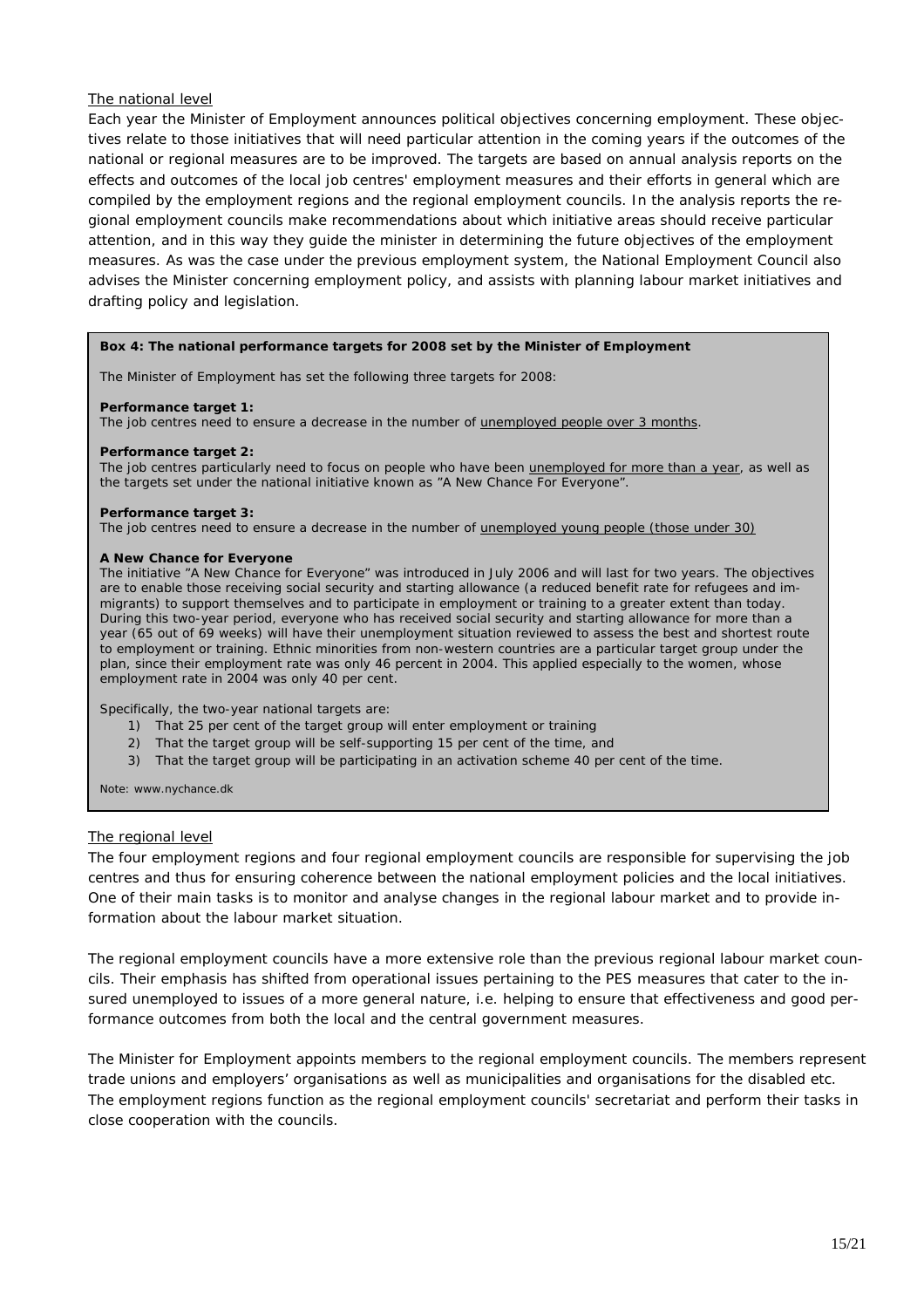The employment regions and the regional employment councils support the employment measures in the job centres by providing advice on local employment measures and making knowledge available regarding current developments in the regional labour market, including information about the enterprises' current and future demand for labour. The regions and councils are also responsible for ensuring access to the specialist knowledge that may be required in special initiative areas, such as in the fields of disabilities, integration measures or specialized rehabilitation initiatives.

In terms of the regionalisation of labour market policies, the employment regions play an important role in identifying and facilitating initiatives for targeting such regional constraints as the shortage of skilled labour. Separate earmarked state funding is available for addressing this particular challenge.

The employment regions and regional employment councils monitor and follow up the effects and outcomes of the employment measures being pursued in the job centres. If individual job centres have serious problems achieving their specified effects and outcomes, the councils can recommend the regional director to contact them in order to discuss possible problems. If necessary, the employment region can enter into a written agreement with the job centre for the improvement of measures. As part of the agreement, the region may offer to finance consultancy services to help the job centre improve its efforts. In situations where agreement cannot be reached or if the outcomes do not improve as agreed, the regional director can recommend that the Minister should intervene by ordering the job centre to involve external actors in those aspects of their employment efforts where results are lacking. This reflects the overall management strategy under which job centres that demonstrate good outcomes have the freedom to implement whatever employment measures they see fit, whereas job centres whose outcomes are less good will find their employment measures being closely followed up.

# *The local level*

The local employment councils monitor the effects and outcomes of the employment measures being taken by the job centres and provide advice on possible improvements. They also support initiatives directed at local enterprises and develop local preventive measures that are targeted at those people who are on the fringes of the labour market. The objective is to increase the employment opportunities for those who are at risk of becoming disconnected from the labour market, or those for whom it is difficult to find employment on normal terms. The local employment councils are included in the preparation of the employment plan, which is described below. The councils are consulted and may submit recommendations concerning amendments to the plan.

# **3.4 New management and planning tools**

A crucial element in the reform of the employment system is the introduction of the new tools for planning, managing and monitoring the employment measures. The tools have two purposes. One is to support the job centres in planning their employment measures. The other is to ensure accountability. The tools reflect and support the new management strategy, which focuses on outcomes rather than activities.

The main tools which have been introduced are:

- Performance audit
- Employment plan
- Analysis and outcomes dialog meetings
- Jobindsats.dk

# *Performance audit*

As has already been mentioned, the emphasis is on the outcomes of the job centres' performance. Consequently, each year the municipalities and the state must carry out a performance audit of each job centre's overall employment efforts and the division of responsibilities between the municipality and state levels.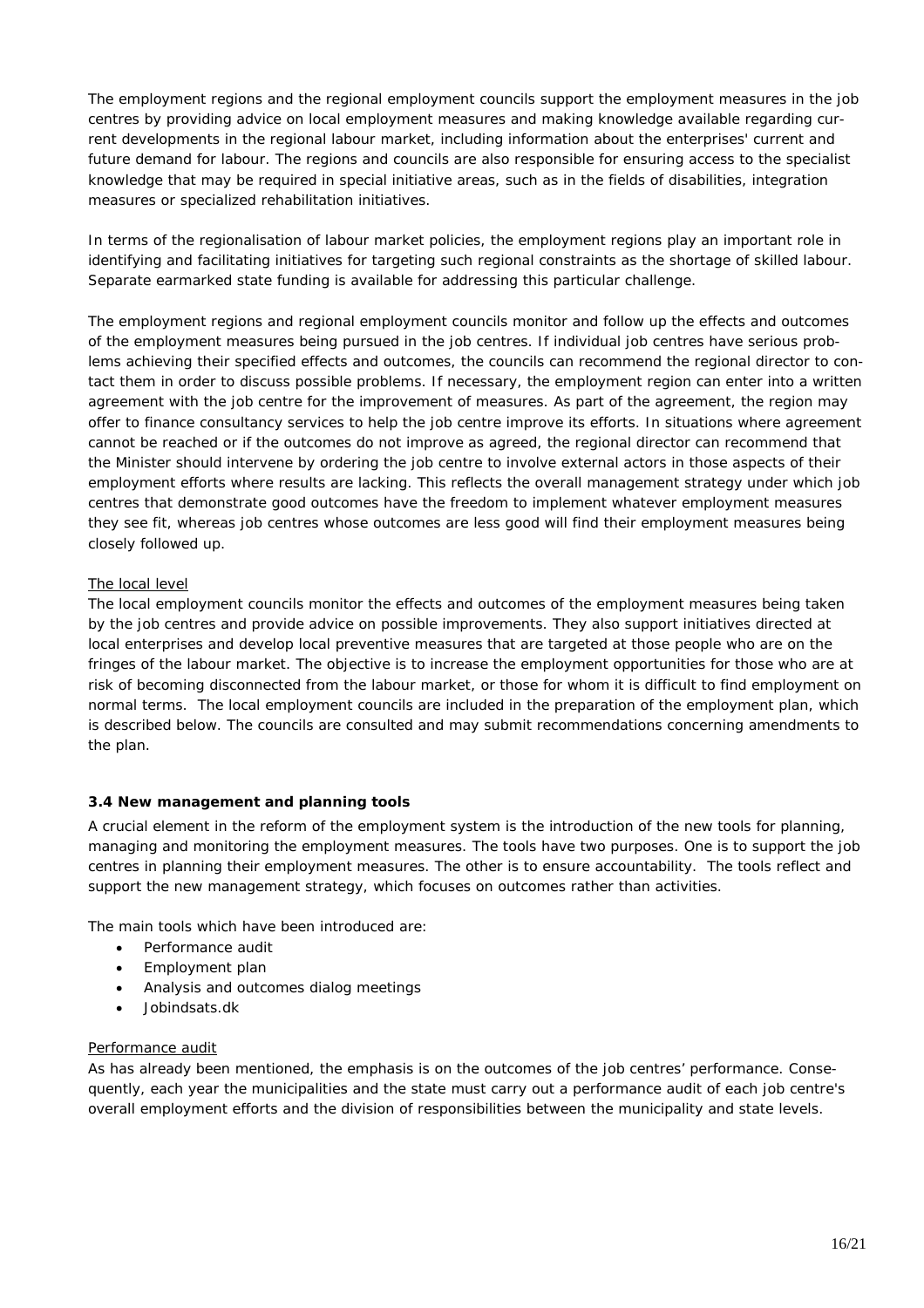The performance audit is conducted in accordance with a common template and on the basis of the data contained in the Labour Market Authority's national measurement system at *jobindsats.dk*. This ensures that all the relevant areas are covered, and that the statistics used are comparable with those for other job centres.

The performance audit includes:

- 1. Effects and outcomes of the given job centre's activities compared with other job centres;
- 2. An indication and assessment of the savings that could be gained from more efficient employment initiatives; and
- 3. An assessment and recommendations for those areas where more efficient efforts are needed.

In this way, the performance audit provides an overview of the employment efforts of the job centre as a whole, and provides targeted information for the authorities (at both municipality and state levels) that are responsible for the various sub-elements of the measures.

The performance audit report is submitted to the municipal council prior to the adoption of the budget for the following year. This should ensure municipal focus on the employment area. The local employment council receives the performance audit for consideration and may recommend changes in the employment measures undertaken by the state and the municipal council. The performance audit is part of the regional employment council's monitoring function.

## *Employment plan*

Every municipality and the state put together an annual overall employment plan for each job centre's activities during the coming year. The purpose of the employment plans is to maintain focus on the overall targets and to ensure coherence between the national employment policies and targets and the day-to-day operations and activities being undertaken in the job centres.

The plan defines targets, priorities, and budgets for the employment activities, both for the measures as whole and for the measures as divided up between the municipality and the state. The employment plan is not a final performance contract, but rather a plan for how the job centres will tackle their employment policy challenges.

#### **Box 5: Minimum requirements of the employment plan**

As a minimum, the employment plan must include:

- 1) The targets set by the Minister of Employment
- 2) Description of the most important future employment policy challenges based on the national targets, the performance audit, and the analysis undertaken by the Employment region and the employment council
- 3) Local strategy and targets for the employment efforts
- 4) Strategy and targets for the service provided by the job centre to the enterprises
- 5) Strategy and targets for the involvement of external actors in the employment efforts
- 6) Budget for the employment efforts apportioned between the municipality and the state

*Source: www.ams.dk* 

The employment plan is based partly on the performance audit, which shows the effects and outcomes of previous employment measures, and partly on the Ministry of Employment's targets for the measures and the analysis reports compiled by the regional employment councils.

The local employment council is involved in drawing up the employment plan, e.g. by submitting the plan for discussions at a joint seminar. The employment plans and performance audits form part of the central government's planning and budgeting for employment measures for the coming year. The final version of the employment plan is sent to the regional employment council.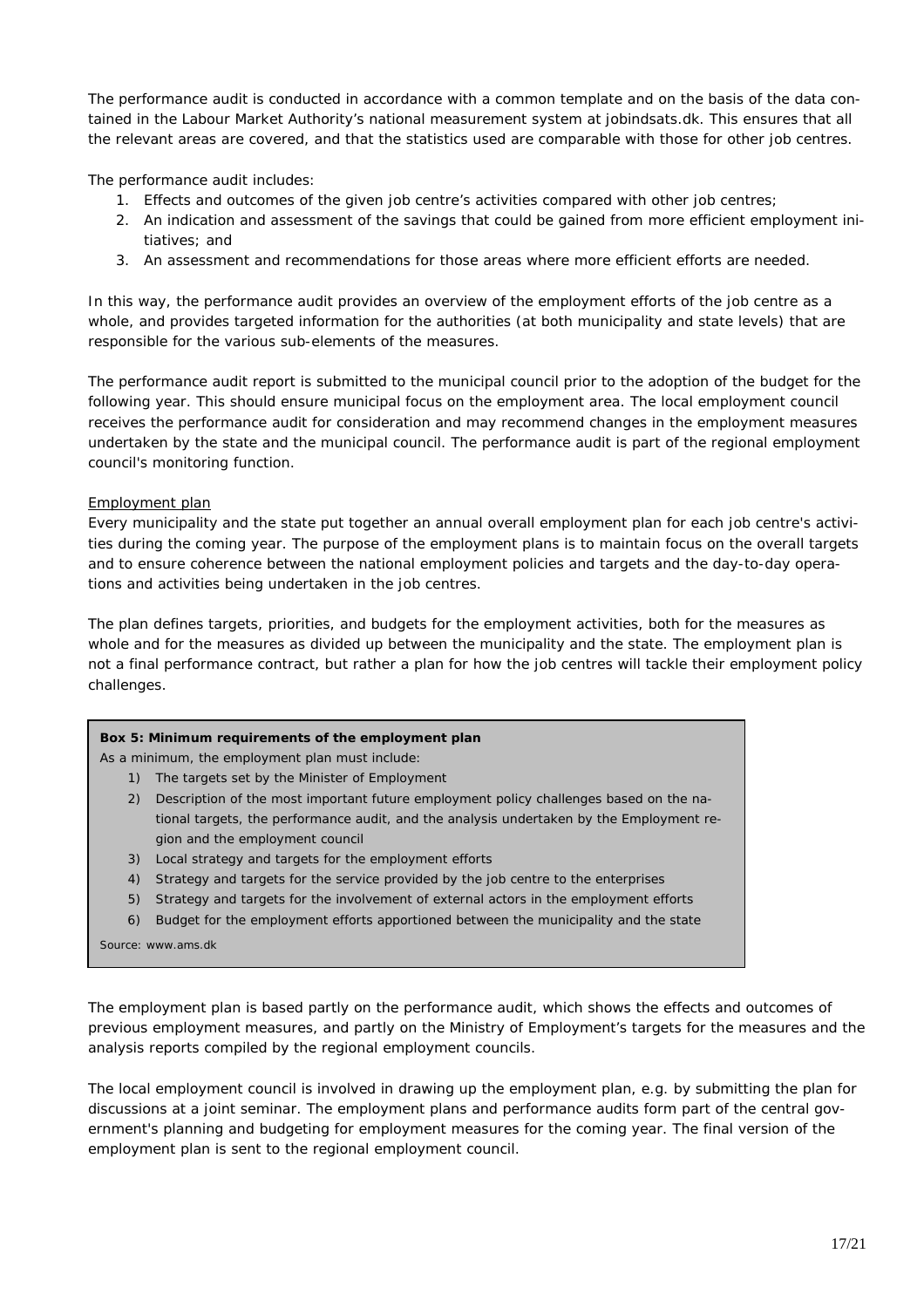#### *Figure 9: The planning and monitoring process in the job centres*



#### *Analysis and dialog meetings concerning outcomes*

The employment regions closely follow up the results of the efforts in the job centres by undertaking regularly analyses of the results achieved by the individual job centres. Each quarter, an analysis is conducted of the progress made in those job centres which have relatively similar framework conditions for their employment efforts. This makes it possible to compare and benchmark their performance. More specific analyses are undertaken in other areas such as the evolving results of the initiative known as "A New Chance for Everyone".

#### **Box 6: Benchmarking of the employment efforts and outcomes**

On the basis of the overall national and regional targets, quarterly analysis reports are compiled by the employment regions. The reports contain assessments of the effects and outcomes achieved by the respective employment regions, plus comparisons of the individual job centres belonging to each employment region.

#### *Example of benchmarking for the Eastern Denmark Employment Region, 3rd quarter of 2007:*

The table below shows an overview of the individual targets. For each target the outcome achieved by the region is measured and compared with the nationwide outcome.

|                                                                                                                                                               | Eastern<br><b>Denmark</b><br>(per cent) | <b>Nationwide</b><br>(per cent) |
|---------------------------------------------------------------------------------------------------------------------------------------------------------------|-----------------------------------------|---------------------------------|
| The number of unemployed people with more than 3 months of<br>unemployment must be reduced by 15 per cent.                                                    | $-27.7$                                 | $-34.6$                         |
| The number of people with more than 3 months of unemployment<br>must be reduced by 23 per cent in areas with labour shortages.                                | $-2.0$                                  | $-19.0$                         |
| By 1 July 2008 25 per cent of the target group of "A New Chance"<br>for Everyone" should be in employment or receiving training.                              | 15.8                                    | 16.0                            |
| By 1 July 2008 15 per cent of the target group of "A New Chance"<br>for Everyone" should be self-supporting.                                                  | 9.7                                     | 9.9                             |
| By 1 July 2008 40 per cent of the target group of "A New Chance<br>for Everyone" should be undergoing retraining.                                             | 18.6                                    | 20.3                            |
| The number of unemployed people aged under 30 should be re-<br>duced by 15 per cent.                                                                          | 16.6                                    | $-17.7$                         |
| In the course of three years the employment rate for men and<br>women of non-western origin must be increased to 60 per cent<br>and 50 per cent respectively. | Men: 57.8<br>Women: 45.7                | Men: 56.3<br>Women: 43.7        |
| The proportion of self-supporting unemployed from non-western<br>countries must be increased by 5 per cent.                                                   | $-2.0$                                  | 3.1                             |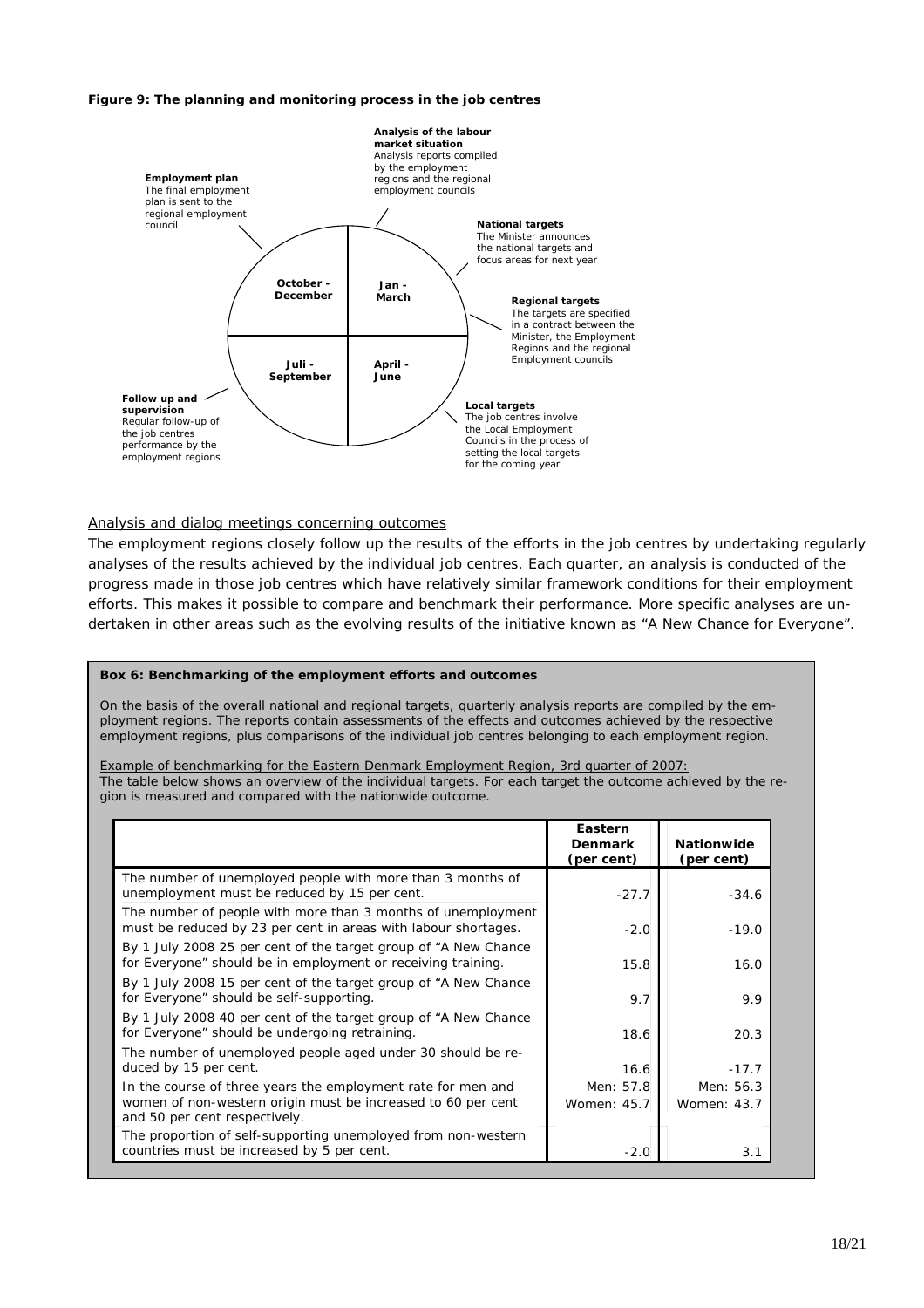The report also compares the 44 job centres located in the Eastern Denmark employment region. Shown below is example of comparison for two of the target parameters.



*Figure 1: The proportion of the target group of "A New Chance for Everyone" that is self-supporting* 

Using the findings of the analysis, the employment regions discuss the results with the job centres. These dialogue meetings concerning outcomes take place at least twice at year. For the larger job centres these meetings are held every quarter.

The purpose of the close and continuous follow-up is not only to provide support and supervision to the individual job centres, but also to challenge them to increase their employment efforts in order to produce even better results. The dialogue meetings are given very high priority by the employment regions, because the meetings are the crucial for the achievement of better results both in the individual job centres and in the regions.

# *jobindsats.dk*

A third management tool is the Web portal jobindsats.dk. The portal covers all the important aspects of the employment measures and provides data concerning the recipients of social benefits, unemployment benefits, disability pensions, sickness benefits etc. The portal also contains statistics for the population and the labour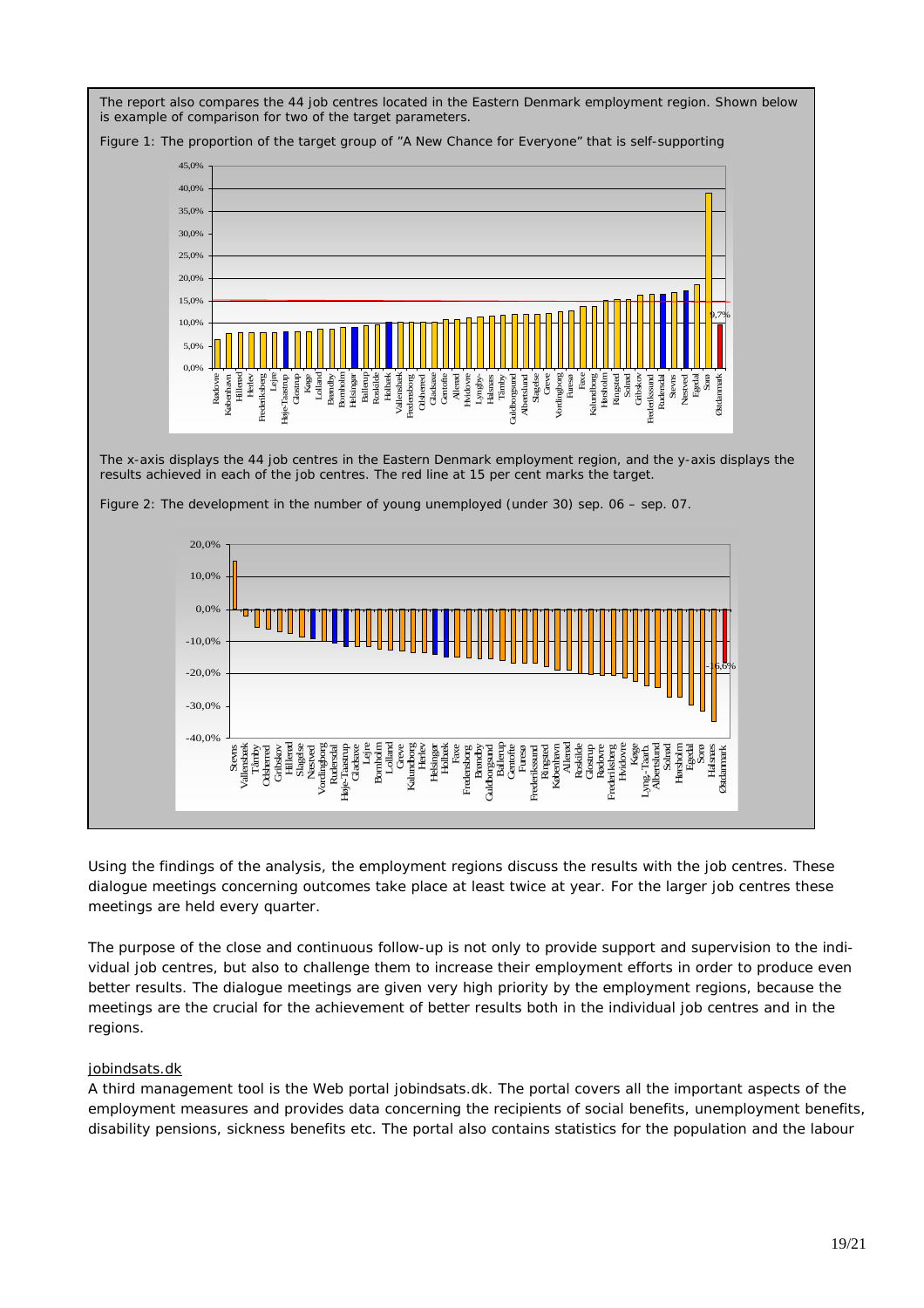market, municipal employment measures, initiatives aimed at ethnic minorities and unemployed people on the fringes of the labour market, and for labour supply and demand.

The portal provides an overview of the changes that are occurring in the labour market and the outcomes that have been achieved in the individual job centres. It is also possible to benchmark performance outcomes across municipalities and regions. The aim of the portal is to provide politicians, managers and employees with a better foundation for making decisions and planning their initiatives both locally, regionally and nationally.

# **3.5 Cooperation with actors across policy areas**

The job centres are obliged to focus on the outcomes of their employment efforts and to produce results that contribute to the realization of the national employment objectives set by the Minister of Employment. Within this framework, the job centres are free to plan their own local employment efforts and to decide how they should be implemented, provided they meet the legislative requirements.

The job centres can enter into agreements with institutions and external actors in different policy areas concerning the employment efforts targeted at the various different groups. This can either be done by issuing tenders for assignments to be undertaken by external actors, or by entering into agreements with other job centres at the regional or national levels. Cooperation with vocational training institutions and partnerships with large companies can be an important way of achieving good results. The job centres are free to enter into such agreements as long as their objectives are compatible with the overall objectives laid down by the employment regions and the Minister of Employment. The overall principle of the policy and administrative set-up governing the employment efforts can be summed up as 'freedom with responsibility'.